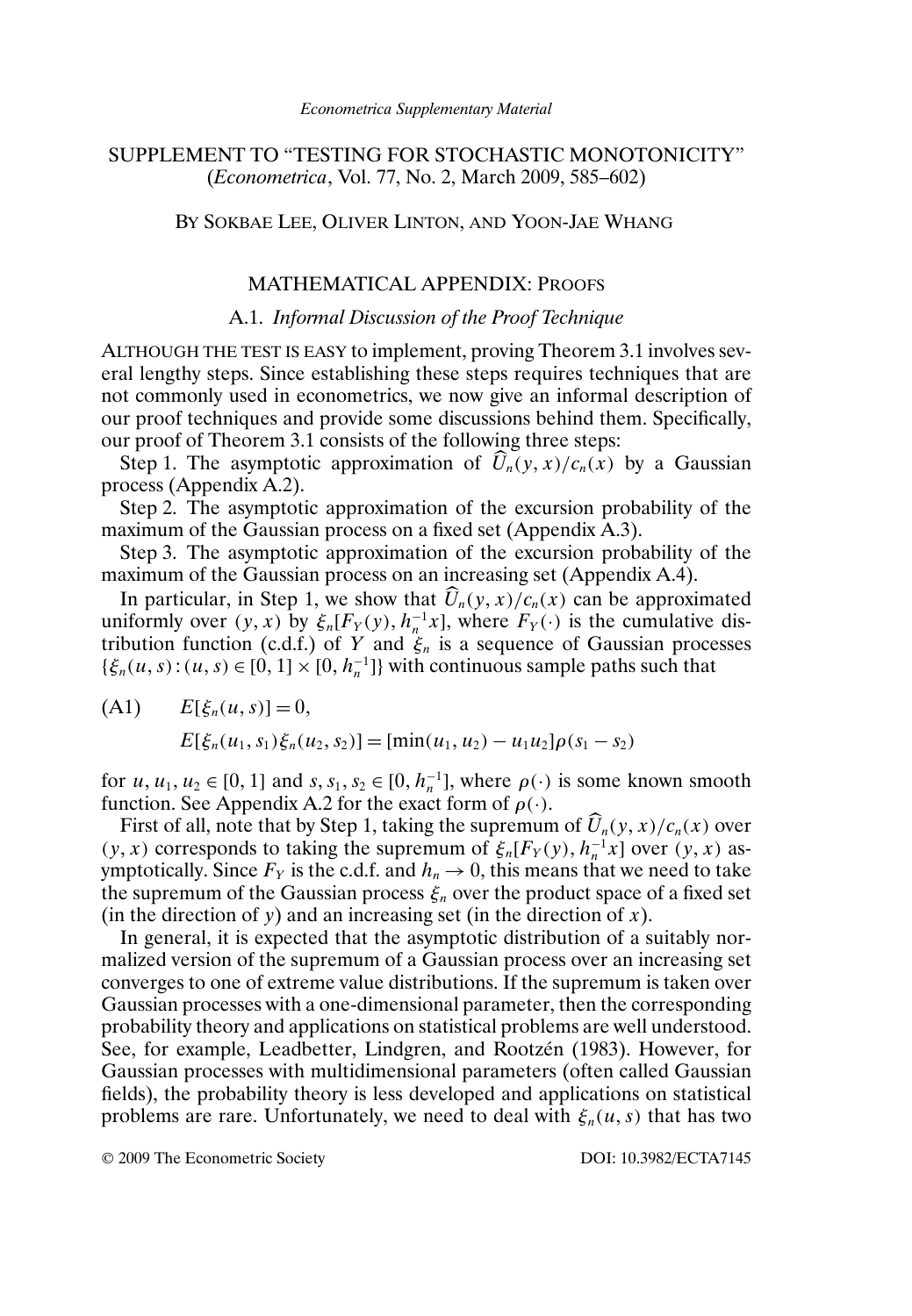parameters and approximate the distribution of its supremum over an increasing set. These tasks are Steps 2 and 3. The important reference we have used to carry out Steps 2 and 3 is Piterbarg (1996), who developed a general theory for approximations of the suprema of Gaussian fields.

Once Step 2 is established, then there is a general approximation method to achieve Step 3. Thus, Step 2 is the critical step in proving Theorem 3.1. Note that the covariance function of  $\xi_n$  in (A1) is the product of a Brownian bridge covariance function and a stationary covariance function. In this paper, we develop a new result for the excursion probability of the maximum of the Gaussian process  $\xi_n$  (Theorem A.2). To be specific, the approximating Gaussian process contains both a stationary and a nonstationary part, and therefore we need to extend existing results that only apply to either one or the other case. For example, see Section 7 of Piterbarg (1996) for the stationary case and Sections 8 and 9 of Piterbarg (1996) for the nonstationary case, but to our best knowledge, there is no known result regarding our case in the literature.

### A.2. *Gaussian Process Approximation*

Let  $f_X(\cdot)$ ,  $F_X(\cdot)$ , and  $F_Y(\cdot)$ , respectively, denote the probability density function (p.d.f.) the c.d.f. of  $X$ , and the c.d.f. of  $Y$ . Define

$$
\rho(s) = \frac{\int q(z)q(z-s)K(z)K(z-s) dz}{\int q^2(z)K^2(z) dz},
$$

where  $q(u) = \int \text{sgn}(u - w) K(w) dw$  was defined in the main text. Let  $\xi(u, s)$ denote a Gaussian process  $\{\xi(u, s) : (u, s) \in [0, 1] \times \mathbb{R}\}\)$  with continuous sample paths such that

$$
E[\xi(u, s)] = 0,
$$
  
\n
$$
E[\xi(u_1, s_1)\xi(u_2, s_2)] = [\min(u_1, u_2) - u_1u_2]\rho(s_1 - s_2)
$$

for  $u, u_1, u_2 \in [0, 1]$  and  $s, s_1, s_2 \in \mathbb{R}$ . Define  $\mathcal{X}_n = [0, 1/h_n]$  and let  $\xi_n$  be the restriction of  $\xi$  to  $[0, 1] \times \mathcal{X}_n$ .

THEOREM A.1: Let Assumption 3.1 hold. Let  $h_n$  satisfy

$$
h_n(\log n)^{1/2} \to 0
$$
,  $nh_n^3 \to \infty$ , and  $nh_n^2/(\log n)^2 \to \infty$ .

*Then there exists a sequence of Gaussian processes*  $\{\xi_n(u, s) : (u, s) \in [0, 1] \times \mathcal{X}_n\}$ *with continuous sample paths such that*

$$
E[\xi_n(u, s)] = 0,
$$
  
\n
$$
E[\xi_n(u_1, s_1)\xi_n(u_2, s_2)] = [\min(u_1, u_2) - u_1u_2]\rho(s_1 - s_2)
$$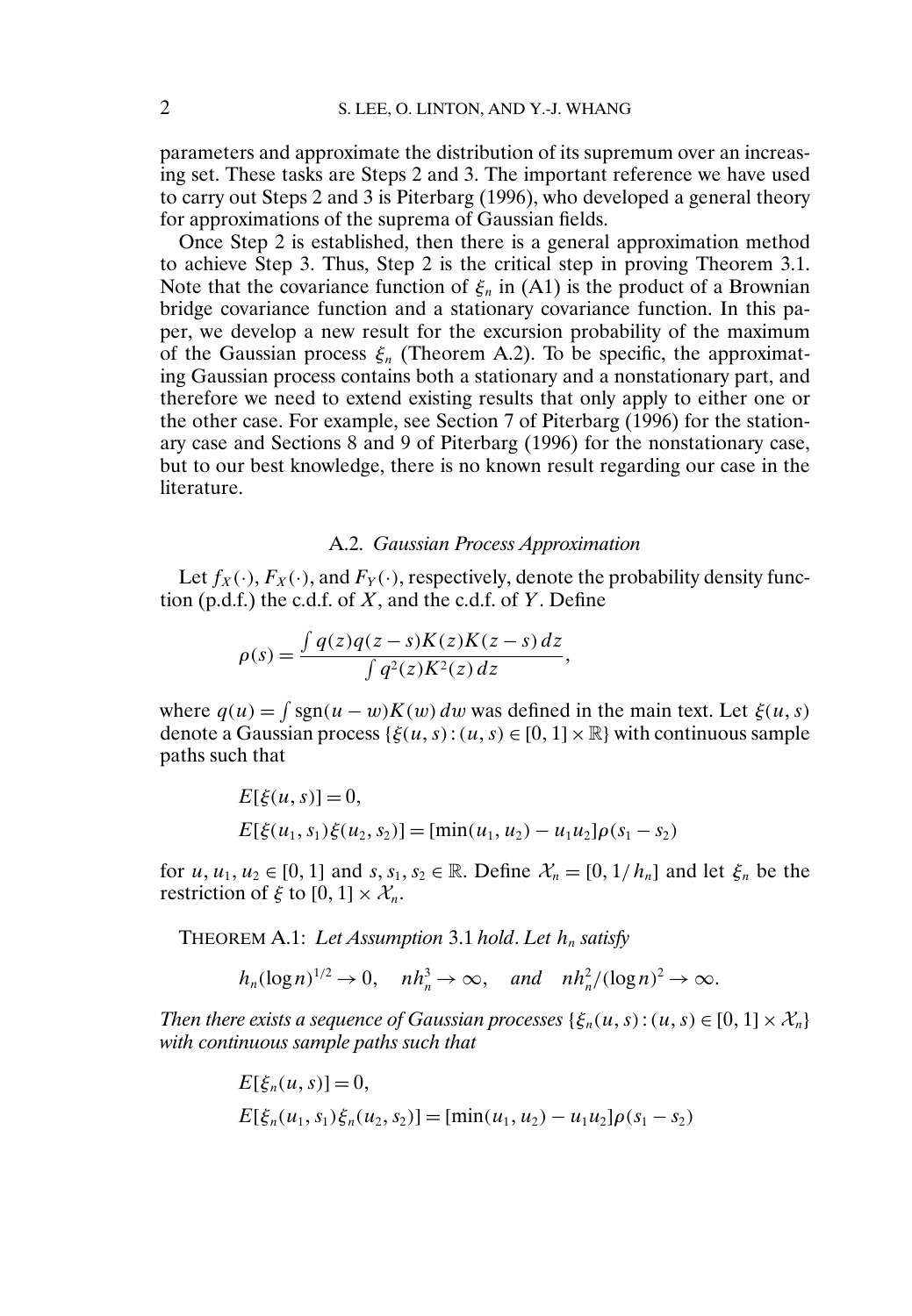*for*  $u, u_1, u_2 \in [0, 1]$  *and*  $s, s_1, s_2 \in \mathcal{X}_n$ *, and that* 

$$
\sup_{(y,x)\in\mathcal{Y}\times\mathcal{X}}\left|n^{1/2}\frac{\widehat{U}_n(y,x)}{\widehat{\sigma}_n(x)}-\xi_n[F_Y(y),h_n^{-1}x]\right|
$$
  
=  $O_p(n^{-1/2}h_n^{-3/2}+n^{-1/4}h_n^{-1/2}(\log n)^{1/2}+h_n(\log h_n^{-1})^{1/2}).$ 

PROOF: The proof of the theorem follows closely Theorem 3.1 of Ghosal, Sen, and van der Vaart (2000). In particular, the theorem can be proved by combining arguments almost identical to those used in the proof of Theorem 3.1 of Ghosal, Sen, and van der Vaart (2000) with the lemmas proved in Section A.6. The only difference here is that because of the estimated  $X_i$ 's, an additional term of order  $O_p(n^{-1/2}h_n^{-3/2})$  appears.  $Q.E.D.$ 

### A.3. *Asymptotic Behavior of the Excursion Probability on the Fixed Set*

Since the distribution of  $\xi_n(u, s)$  does not depend on *n*, for the purpose of deriving the distribution of the supremum statistic  $S_n$ , it suffices to consider the asymptotic behavior of the excursion probability of the maximum of the Gaussian process  $\xi(u, s)$  that has the same covariance function as  $\xi_n(u, s)$ .

We first consider the asymptotic behavior of the tail probability of the maximum of  $\xi(u, s)$  on a fixed set  $[0, 1] \times I$ , where  $I \equiv [0, L]$  is an interval with a fixed length L. Define

$$
\Psi(a) = \frac{1}{\sqrt{2\pi}} \int_{a}^{\infty} \exp\left(-\frac{1}{2}x^{2}\right) dx.
$$

THEOREM A.2: *Let* λ *denote the quantity defined in Theorem* 3.1. *In addition*,  $let I = [0, L]$ . *Then* 

$$
\Pr\Big(\max_{(u,s)\in[0,1]\times I} \xi(u,s) > a\Big) = L\left(\frac{8\lambda}{\pi}\right)^{1/2} a \exp(-2a^2)[1 + o(1)]
$$

*as*  $a \rightarrow \infty$ .

The following lemmas are useful to prove Theorem A.2.

LEMMA A.1: *Let*  $\Pi_{\delta} = [1/2 - \delta(a), 1/2 + \delta(a)]$ , *where*  $\delta(a) = a^{-1} \log a$ . *Then* 

$$
\Pr\Big(\max_{(u,s)\in[0,1]\times I}\xi(u,s) > a\Big) = \Pr\Big(\max_{(u,s)\in\mathcal{H}_{\delta}\times I}\xi(u,s) > a\Big)[1+o(1)]
$$

*as*  $a \rightarrow \infty$ .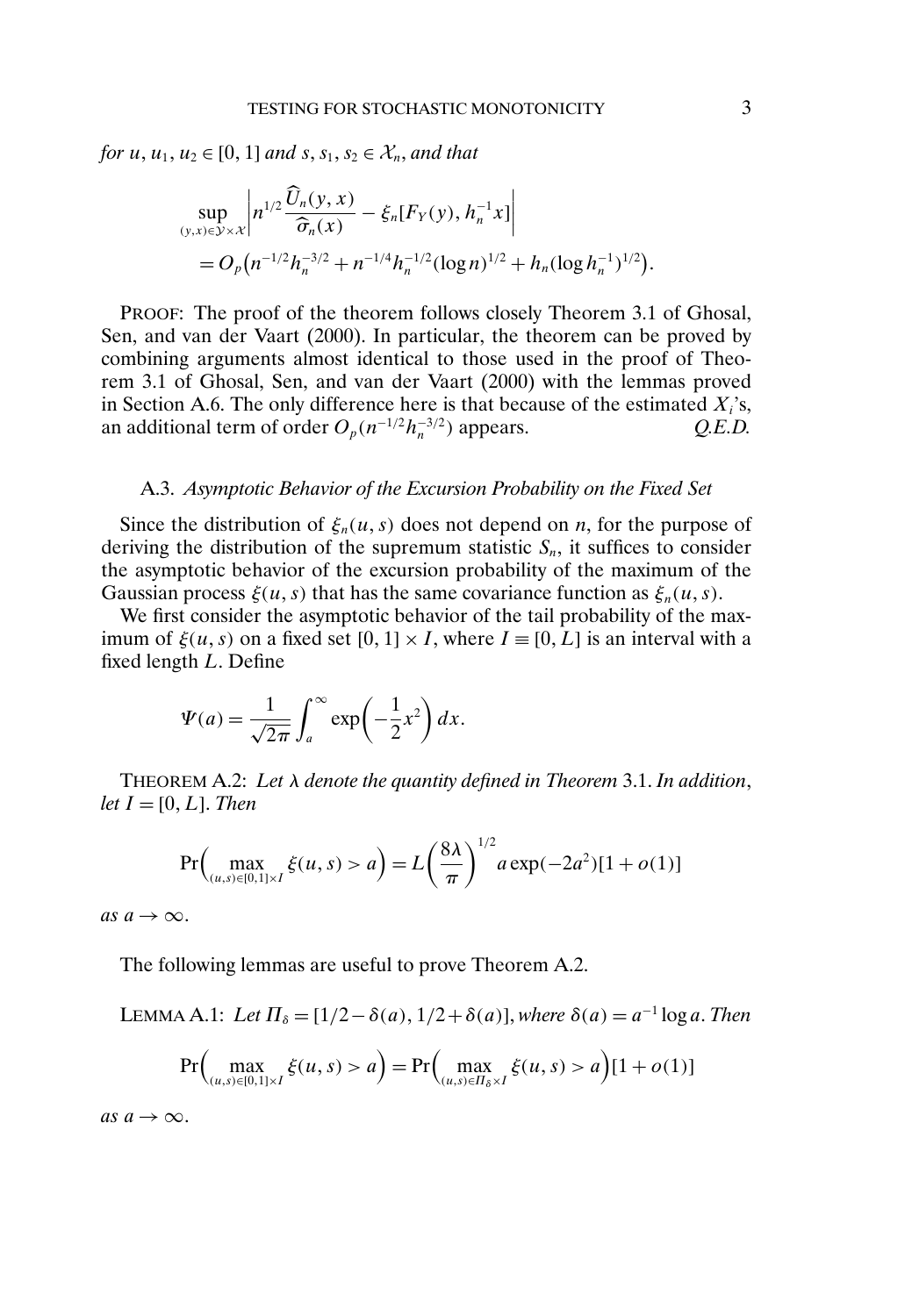PROOF: For all sufficiently large a,

(A2) 
$$
\Pr\left(\max_{(u,s)\in\Pi_{\delta}\times I} \xi(u,s) > a\right) \leq \Pr\left(\max_{(u,s)\in[0,1]\times I} \xi(u,s) > a\right) \leq \Pr\left(\max_{(u,s)\in\Pi_{\delta}\times I} \xi(u,s) > a\right) + \Pr\left(\max_{(u,s)\in\{[0,1]\setminus\Pi_{\delta}\}\times I} \xi(u,s) > a\right).
$$

Note that

$$
E[\xi(u_1, s_1) - \xi(u_2, s_2)]^2
$$
  
=  $u_1(1 - u_1) + u_2(1 - u_2) - 2[\min(u_1, u_2) - u_1u_2]\rho(s_1 - s_2).$ 

Furthermore, by some straightforward manipulation,

$$
E[\xi(u_1, s_1) - \xi(u_2, s_2)]^2 \le C|u_1 - u_2| + |s_1 - s_2|
$$

for some constant C. Thus, Assumption of Piterbarg (1996, p. 118) is satisfied. Then since

$$
\max_{(u,s)\in\{[0,1]\setminus\prod_{\delta\} \times I}} \sigma^2(u,s) \le 1/4 - \delta(a)^2,
$$

by Theorem 8.1 of Piterbarg (1996, p. 119), there exists a constant C such that

(A3) 
$$
\Pr\left(\max_{(u,s)\in\{[(0,1]\setminus\prod_{\delta\}x)}\xi(u,s)>a\right) \leq C \operatorname{mes}\left(\{[(0,1]\setminus\prod_{\delta\}x)\right) a^4 \Psi\left(\frac{a}{[1/4-\delta(a)^2]^{1/2}}\right),
$$

 $mes(A)$  denotes the Lebesgue measure of a set A. Note that by (D.8) of Piterbarg (1996, p. 15), as  $a \rightarrow \infty$ ,

$$
a^4 \Psi \bigg( \frac{a}{[1/4 - \delta(a)^2]^{1/2}} \bigg) \sim \frac{1}{\sqrt{2\pi}} a^3 \exp \bigg( \frac{-a^2/2}{1/4 - \delta(a)^2} \bigg),
$$

where  $A \sim B$  stands for  $A/B \to 1$ . Also, for some fixed interior point  $\bar{s} \in I$ , we have

$$
\Pr\bigg(\xi\bigg(\frac{1}{2},\bar{s}\bigg) > a\bigg) = \Psi\bigg(\frac{a}{2}\bigg) \sim \frac{2}{\sqrt{2\pi}}a^{-1}\exp\bigg(\frac{-a^2/2}{4}\bigg).
$$

Then it is easy to show that as  $a \to \infty$ , the probability on the left-hand side of (A3) converges to zero at a rate of  $\exp[-2a^2 + O(\log a)]$  and  $\Pr(\xi(1/2, \bar{s}) > a)$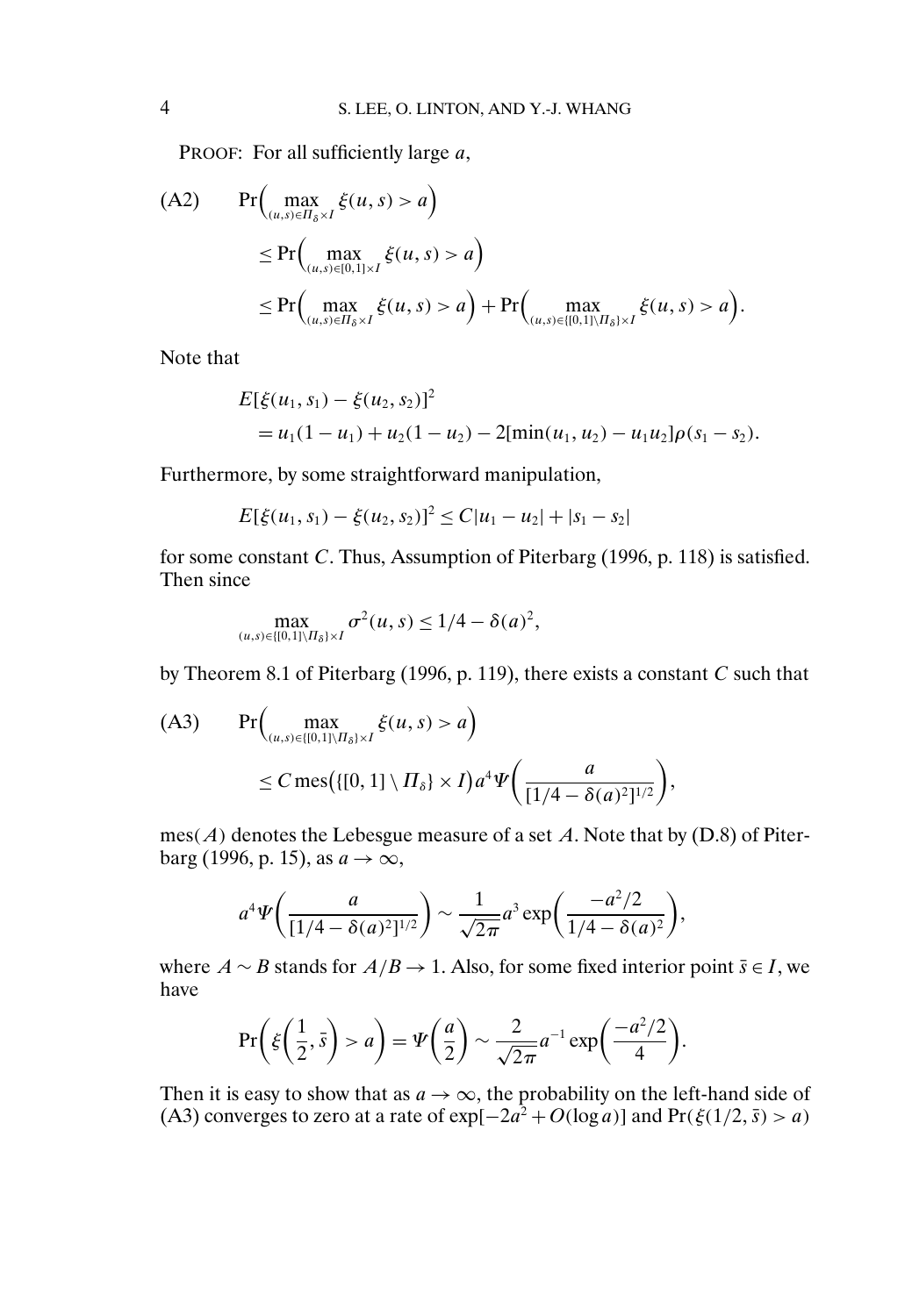converges to zero at a rate of  $\exp[-a^2/8 - O(\log a)]$ . Thus, the probability on the left-hand side of (A3) converges to zero faster than  $Pr(\xi(1/2, \bar{s}) > a)$ . Since  $Pr(\xi(1/2, \bar{s}) > a) \le Pr(max_{(u,s)\in \Pi_{\delta} \times I} \xi(u, s) > a),$ 

$$
\Pr\Big(\max_{(u,s)\in\{[(0,1)]\setminus\Pi_{\delta}\}\times I}\xi(u,s)>a\Big)=o\Big[\Pr\Big(\max_{(u,s)\in\Pi_{\delta}\times I}\xi(u,s)>a\Big)\Big].
$$

Then the lemma follows immediately from (A2). *Q.E.D.* 

Let  $\sigma^2(u, s) = u(1-u)$  and  $r[(u_1, s_1), r(u_2, s_2)] = [\min(u_1, u_2) - u_1u_2]\rho(s_1$  $s_2$ ), respectively, denote the variance and covariance functions of  $\xi(u, s)$ .

LEMMA A.2:  $As u \rightarrow 1/2$ ,

(A4) 
$$
\sigma^2(u,s) = \frac{1}{4} - \left(u - \frac{1}{2}\right)^2 [1 + o(1)].
$$

*Furthermore*, *as*  $(u_1, u_2) \rightarrow (1/2, 1/2)$  *and*  $|s_1 - s_2| \rightarrow 0$ ,

(A5) 
$$
r[(u_1, s_1), r(u_2, s_2)]
$$
  
=  $\frac{1}{4} - \frac{1}{2} |u_1 - u_2| [1 + o(1)] - \frac{\lambda}{8} (s_1 - s_2)^2 [1 + o(1)]$   
 $-\frac{1}{2} (u_1 - \frac{1}{2})^2 [1 + o(1)] - \frac{1}{2} (u_2 - \frac{1}{2})^2 [1 + o(1)].$ 

PROOF: The first result (A4) follows easily from a second-order Taylor series expansion of the variance of  $\xi(u, s)$  with respect to u. We now consider the second result (A5). In view of the proof of Theorem 9.2 of Piterbarg (1996, p. 138), note that as  $(u_1, u_2) \rightarrow (1/2, 1/2)$ ,

$$
(A6) \qquad \frac{\min(u_1, u_2) - u_1 u_2}{\sqrt{u_1(1 - u_1)u_2(1 - u_2)}} = 1 - \frac{1}{2} \frac{|u_1 - u_2|}{\sqrt{u_1(1 - u_1)u_2(1 - u_2)}} + o(|u_1 - u_2|).
$$

Note that by (4.9) of Ghosal, Sen, and van der Vaart (2000),

(A7) 
$$
\rho(s_1 - s_2) = 1 - \frac{\lambda(s_1 - s_2)^2}{2} + o(|s_1 - s_2|^2)
$$

as  $|s_1 - s_2| \to 0$ . As in (A4), a Taylor series expansion of  $\sigma(u, s)$  around  $u = 1/2$ gives

$$
\sigma(u, s) = \frac{1}{2} - \left(u - \frac{1}{2}\right)^2 [1 + o(1)] \text{ as } u \to \frac{1}{2}
$$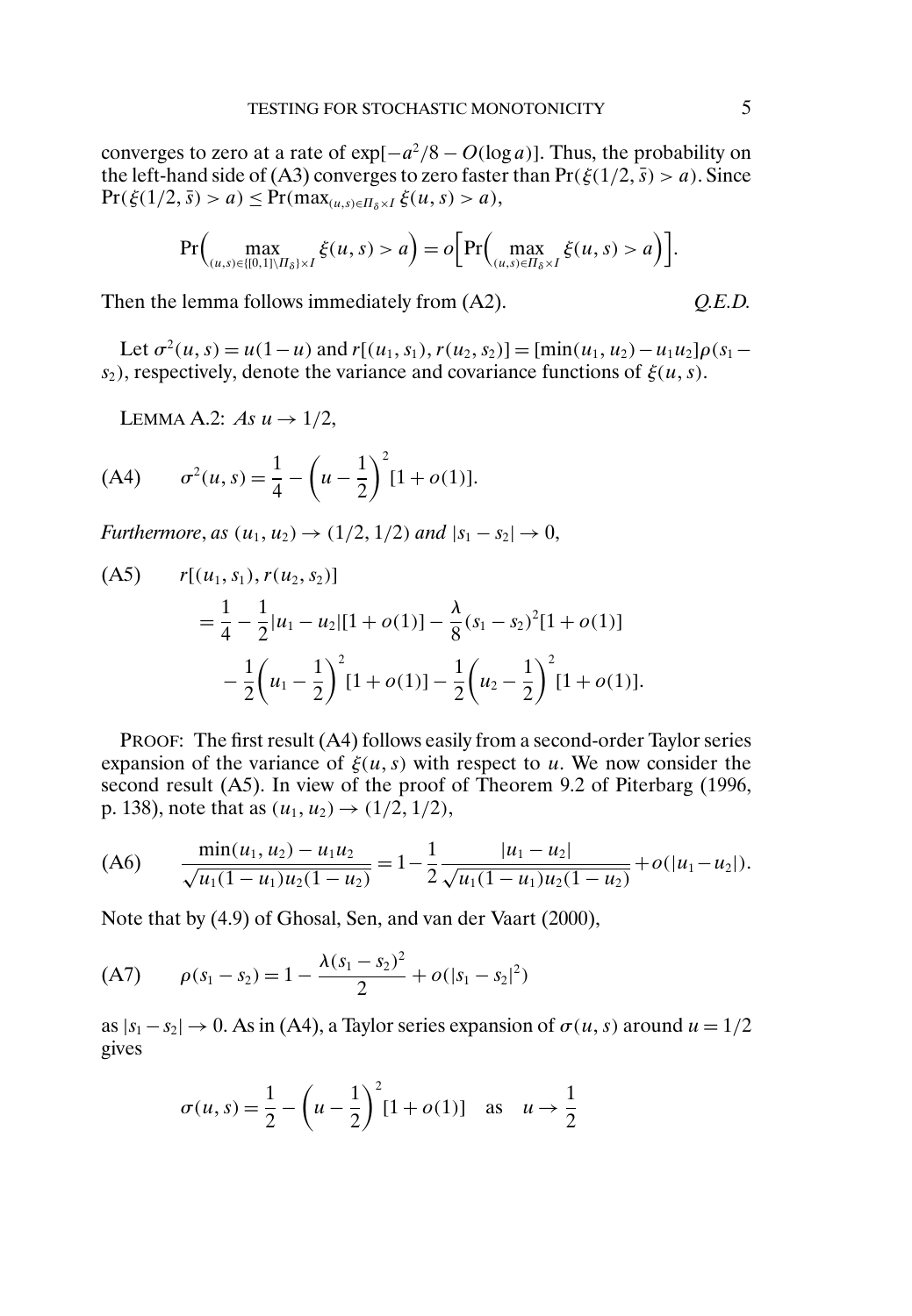for any  $s \in I$ . Thus, we have

$$
\begin{aligned} \text{(A8)} \qquad & \sqrt{u_1(1 - u_1)u_2(1 - u_2)} \\ &= \frac{1}{4} - \frac{1}{2} \left( u_1 - \frac{1}{2} \right)^2 [1 + o(1)] - \frac{1}{2} \left( u_2 - \frac{1}{2} \right)^2 [1 + o(1)] \end{aligned}
$$

as  $(u_1, u_2) \rightarrow (1/2, 1/2)$ . Then the lemma follows from combining (A6) and (A7) with (A8). *Q.E.D.*

Let  $\varepsilon > 0$  be a fixed constant. Define Gaussian processes  $\psi_1^-(u)$  and  $\psi_1^+(u)$ such that

$$
\psi_1^-(u) = \frac{\zeta_1^-(u)}{2^{3/2}[1 + 4(1 + \varepsilon)(u - 0.5)^2]} \quad \text{and}
$$

$$
\psi_1^+(u) = \frac{\zeta_1^+(u)}{2^{3/2}[1 + 4(1 - \varepsilon)(u - 0.5)^2]},
$$

where  $\zeta_1^-(u)$  and  $\zeta_1^+(u)$  are Gaussian stationary processes with zero means and the covariance functions  $r_1^-(u) = \exp[-4(1 - \varepsilon)|u|]$  and  $r_1^+(u) = \exp[-4(1 +$  $\varepsilon$ )|u|]. In addition, define mean-zero stationary Gaussian processes  $\hat{\psi}_2^-(s)$  and  $\psi_2^+(s)$  such that they are independent of  $\psi_1^-(u)$  and  $\psi_1^+(\tilde{u})$ , and have the covariance functions of the form

$$
r_2^-(s) = \frac{1}{8} [1 - \lambda (1 - \varepsilon)s^2 + o(s^2)],
$$
  

$$
r_2^+(s) = \frac{1}{8} [1 - \lambda (1 + \varepsilon)s^2 + o(s^2)],
$$

respectively. Finally, define

$$
\psi^-(u, s) = \psi_1^-(u) + \psi_2^-(s)
$$
 and  $\psi^+(u, s) = \psi_1^+(u) + \psi_2^+(s)$ .

LEMMA A.3: *Let* ε > 0 *be any fixed*, *arbitrarily small constant*. *Then for all sufficiently large* a,

$$
\Pr\left(\max_{(u,s)\in\Pi_{\delta}\times I}\psi^-(u,s)>a\right)\leq \Pr\left(\max_{(u,s)\in\Pi_{\delta}\times I}\xi(u,s)>a\right)
$$

$$
\leq \Pr\left(\max_{(u,s)\in\Pi_{\delta}\times I}\psi^+(u,s)>a\right).
$$

PROOF: As noted in the proofs of Theorems D.4 and 8.2 of Piterbarg (1996, pp. 23 and 133), the lemma follows from Lemma A.2 and the fact that the distribution of the maximum is monotone with respect to the variance and the Slepian inequality (see, for example, Theorem C.1 of Piterbarg (1996, p. 6)).  $Q.E.D.$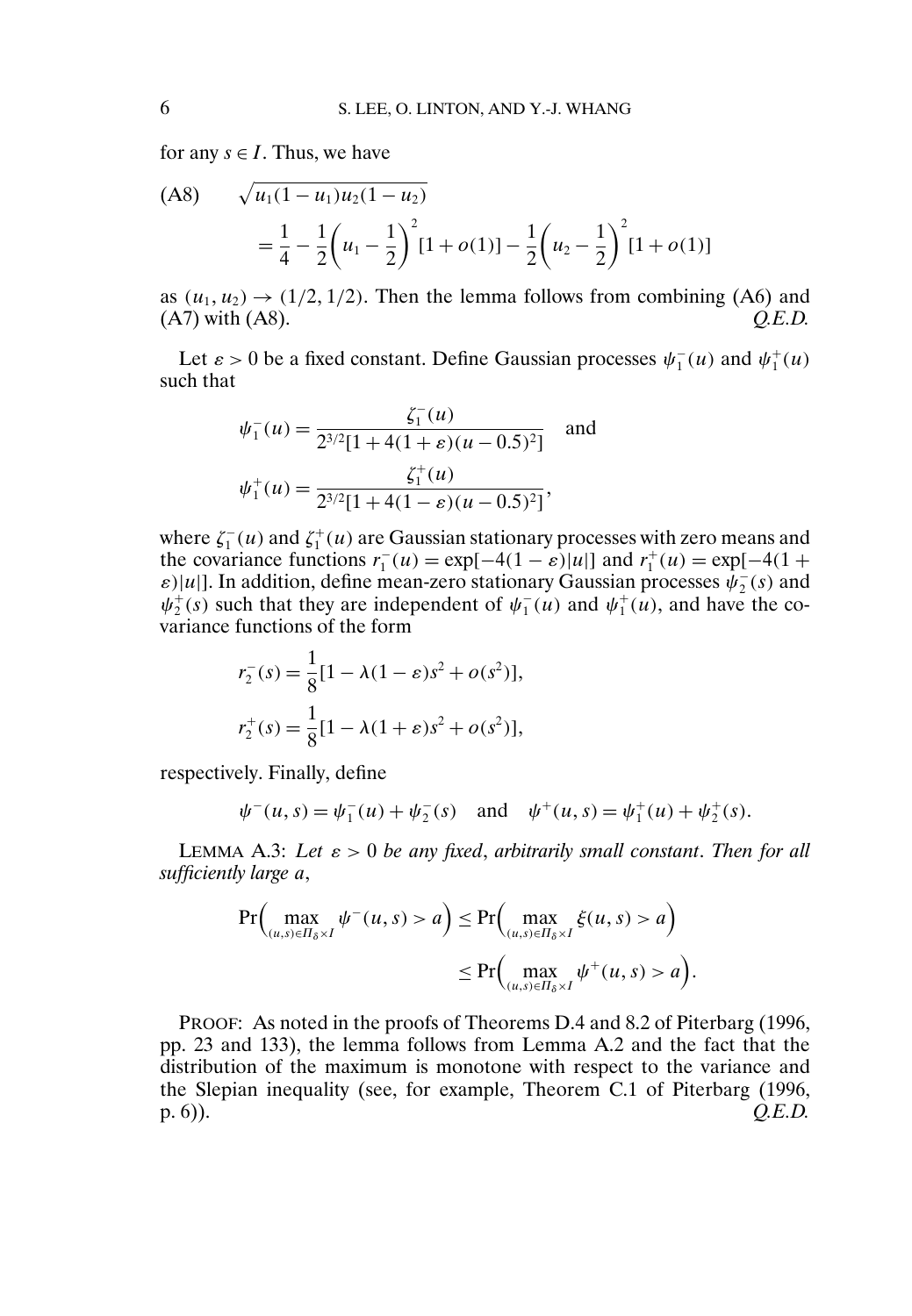LEMMA A.4: *Let*  $\varepsilon > 0$  *be any fixed, arbitrarily small constant. As*  $a \to \infty$ ,

(A9) 
$$
\Pr\left(\max_{u \in \Pi_{\delta}} 2^{3/2} \psi_1^-(u) > a\right) = 2^{1/2} \frac{(1-\varepsilon)}{(1+\varepsilon)^{1/2}} \exp\left(\frac{-a^2}{2}\right) [1 + o(1)],
$$

(A10) 
$$
\Pr\left(\max_{u \in \Pi_{\delta}} 2^{3/2} \psi_1^+(u) > a\right) = 2^{1/2} \frac{(1+\varepsilon)}{(1-\varepsilon)^{1/2}} \exp\left(\frac{-a^2}{2}\right) [1+o(1)].
$$

PROOF: This lemma can be proved by one of results given in the proof of Theorem D.4 of Piterbarg (1996, p. 21). In particular, using the notation used in the proof of Theorem D.4 of Piterbarg (1996), the excursion probability of  $2^{3/2} \bar{\psi}_1^-(u)$  can be obtained by the result of Case 1 with  $\alpha = 1$ ,  $\beta = 2$ ,  $b =$  $4(1 + \varepsilon)$ , and  $d = 4(1 - \varepsilon)$ . It follows from the second display on page 22 of Piterbarg (1996) that as  $a \to \infty$ ,

$$
\Pr\Big(\max_{u\in\Pi_{\delta}} 2^{3/2}\psi_1^-(u) > a\Big) = \frac{H_1\Gamma(1/2)[4(1-\varepsilon)]}{[4(1+\varepsilon)]^{1/2}}a\Psi(a)[1+o(1)],
$$

where  $H_1$  is the Pickands constant with  $\alpha = 1$  (defined on pages 13 and 16 of Piterbarg (1996)) and  $\Gamma(\cdot)$  is the Gamma function. Note that  $\Gamma(1/2) = \sqrt{\pi}$ . Furthermore, by (9.6) of Piterbarg (1996, p. 138),  $H_1 = 1$  and by (D.8) of Piterbarg (1996, p. 15),

$$
a\Psi(a) \sim (2\pi)^{-1/2} \exp(-a^2/2)
$$

as  $a \to \infty$ . Therefore, (A9) follows immediately. The excursion probability of  $2^{3/2}\psi_1^+(u)$  can be obtained analogously.  $Q.E.D.$ 

LEMMA A.5: Let  $\varepsilon > 0$  be any fixed, arbitrarily small constant. As  $a \to \infty$ ,

(A11) 
$$
\Pr\left(\max_{s\in I} 2^{3/2} \psi_2^-(s) > a\right) = \frac{[(\lambda/2)(1-\varepsilon)]^{1/2}L}{\pi} \exp\left(\frac{-a^2}{2}\right)[1+o(1)],
$$

(A12) 
$$
\Pr\left(\max_{s\in I} 2^{3/2} \psi_2^+(s) > a\right) = \frac{[(\lambda/2)(1+\varepsilon)]^{1/2}L}{\pi} \exp\left(\frac{-a^2}{2}\right)[1+o(1)].
$$

PROOF: Recall that  $I = [0, L]$ . By Theorem D.2 of Piterbarg (1996, p. 16) and a simple scaling of  $\psi_2^-(u)$ ,

$$
\Pr\left(\max_{s\in[0,L]} 2^{3/2}\psi_2^-(s) > a\right) = H_2 L^* a \Psi(a)[1 + o(1)],
$$

where  $H_2$  is the Pickands constant with  $\alpha = 2$  and  $L^* = [\lambda(1 - \varepsilon)]^{1/2}L$ . where  $H_2$  is the Pickands constant with  $\alpha = 2$  and  $L^2 = [A(1 - \varepsilon)]^{1/2}L$ .<br>By (F.4) of Piterbarg (1996, p. 31),  $H_2 = 1/\sqrt{\pi}$ . Then (A11) follows im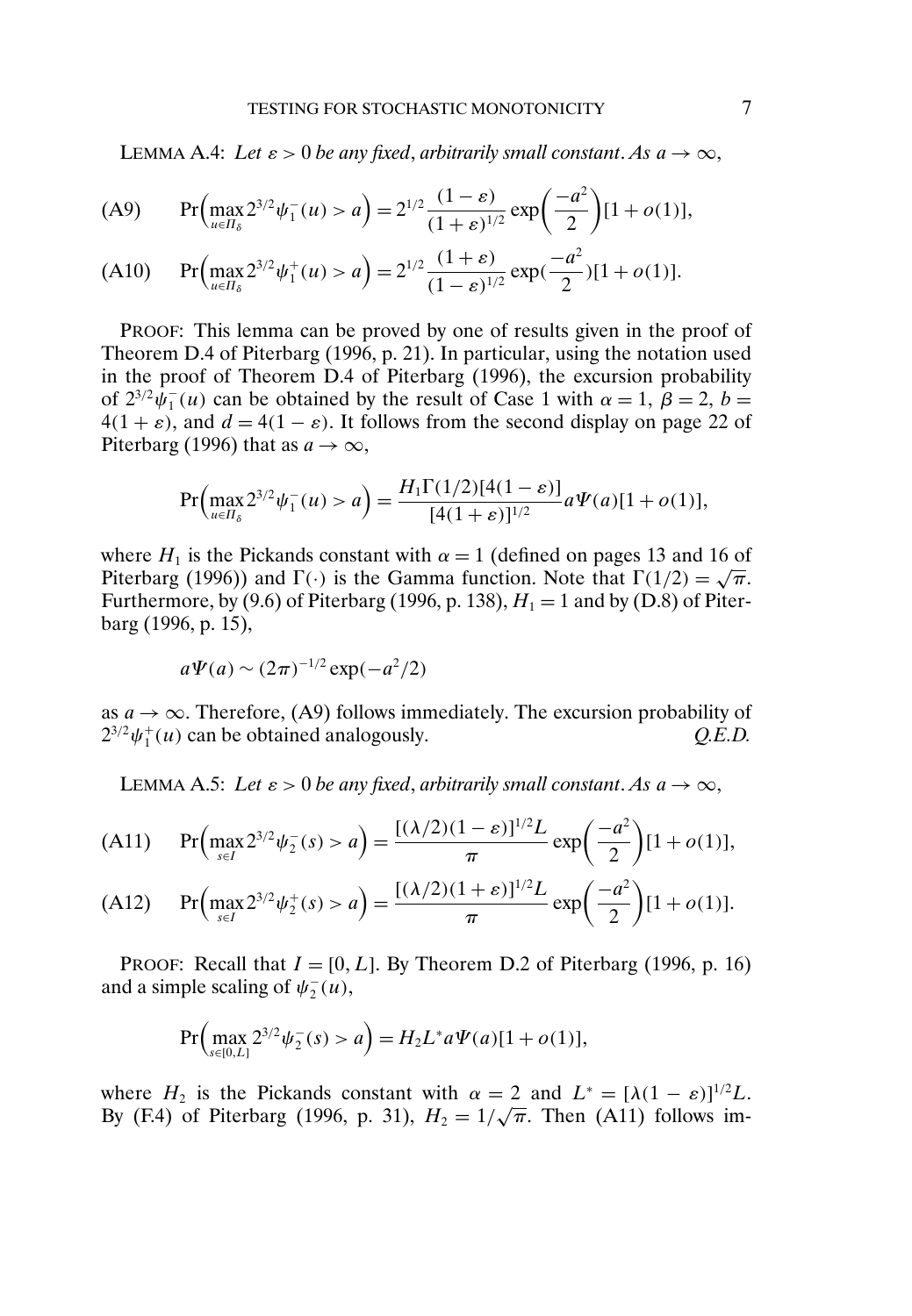mediately. The excursion probability of  $2^{3/2}\psi_2^+(u)$  can be obtained similarly. *Q.E.D.*

PROOF OF THEOREM A.2: Let  $\varepsilon > 0$  be any fixed, arbitrarily small constant. Note that  $\psi^-(u, s)$  and  $\psi^+(u, s)$  are convolutions of  $\psi^-_1(u)$  and  $\psi^-_2(s)$  and of  $\psi_1^+(u)$  and  $\psi_2^+(s)$ , respectively. Then an application of Lemma 8.6 of Piterbarg (1996, p. 128) with Lemmas A.4 and A.5 gives

(A13) 
$$
\Pr\left(\max_{(u,s)\in\overline{H}_{\delta}\times I} 2^{3/2} \psi^{-}(u,s) > a\right)
$$
  
\n
$$
= L \frac{(1-e)^{3/2}}{(1+e)^{1/2}} \left(\frac{\lambda}{\pi}\right)^{1/2} a \exp\left(\frac{-a^2}{4}\right) [1+o(1)],
$$
  
\n(A14) 
$$
\Pr\left(\max_{(u,s)\in\overline{H}_{\delta}\times I} 2^{3/2} \psi^{+}(u,s) > a\right)
$$
  
\n
$$
= L \frac{(1+e)^{3/2}}{(1-e)^{1/2}} \left(\frac{\lambda}{\pi}\right)^{1/2} a \exp\left(\frac{-a^2}{4}\right) [1+o(1)].
$$

Then as  $a \to \infty$ , by Lemma A.1,

$$
\Pr\Big(\max_{(u,s)\in[0,1]\times I} 2^{3/2}\xi(u,s) > a\Big) = L\left(\frac{\lambda}{\pi}\right)^{1/2} a \exp\left(\frac{-a^2}{4}\right) [1 + o(1)]
$$

since the choice of  $\varepsilon$  can be made arbitrarily small and the constants on the right-hand sides of (A13) and (A14) are continuous at  $\varepsilon = 0$ . Therefore, the theorem follows immediately.  $Q.E.D.$ 

A.4. *Asymptotic Behavior of the Excursion Probability on the Increasing Set*

THEOREM A.3: *For any* x,

$$
\Pr\left(4\beta_n \left\{\max_{(u,s)\in[0,1]\times\mathcal{X}_n} \xi(u,s) - \beta_n\right\} < x\right)
$$
\n
$$
= \exp\left\{-\exp\left(-x - \frac{x^2}{8\beta_n^2}\right)\left[1 + \frac{x}{4\beta_n^2}\right]\right\} + o(1),
$$

*where*  $\beta_n$  *is defined in equation* (7) *in the main text.* 

PROOF: This theorem can be proved using arguments similar to those used in the proof of Theorem G.1 of Piterbarg (1996). Note that the covariance function of  $\xi(u, s)$ , that is,  $r[(u_1, s_1), r(u_2, s_2)]$ , has compact support and in particular it is zero when  $|s_1 - s_2| > 2$ . Define an increasing sequence  $m_n$  such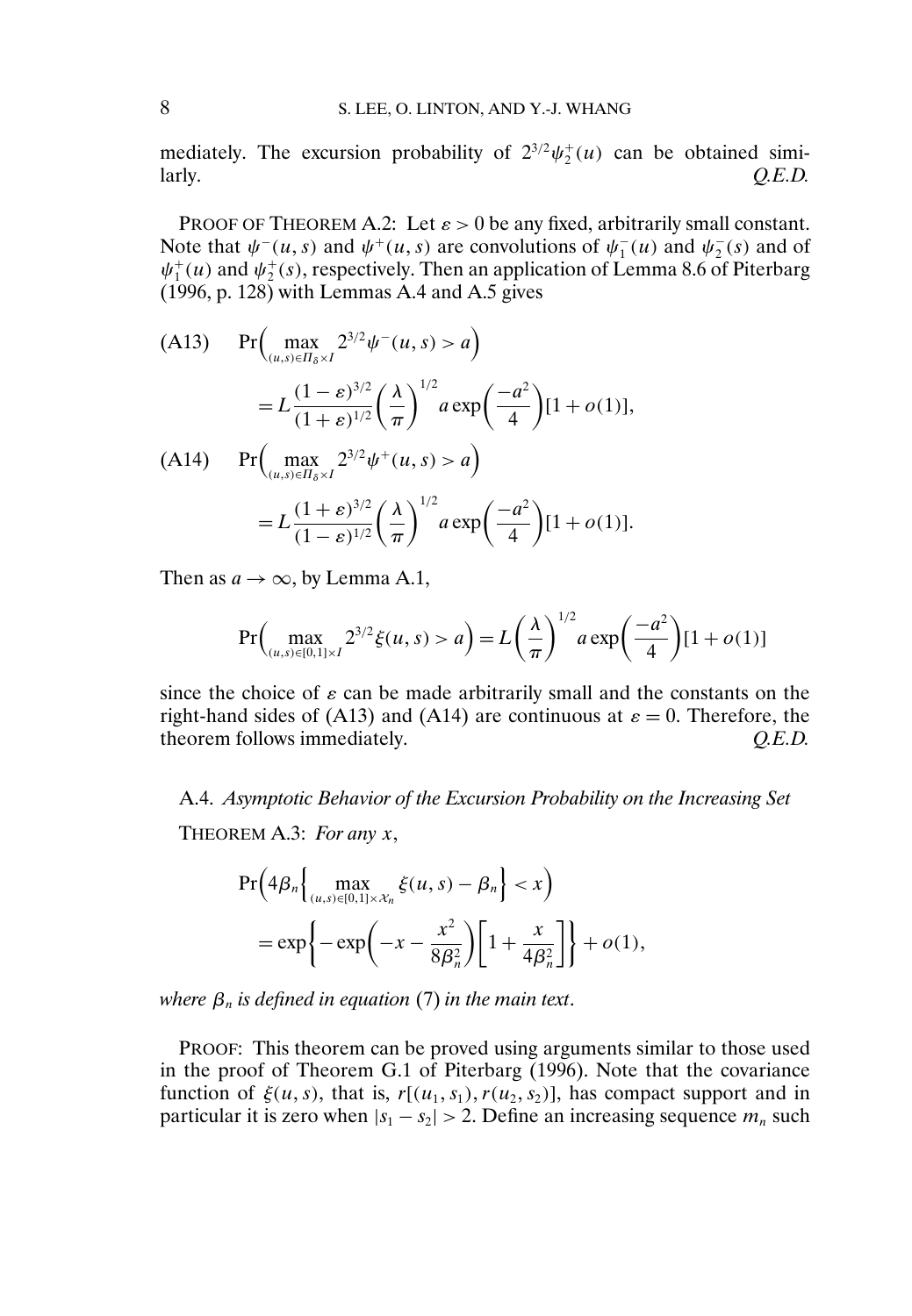that  $m_n \to \infty$  but  $m_n h_n \to 0$  as  $n \to \infty$ . That is,  $m_n$  converges to infinity slower than  $h_n^{-1}$ . Further, define sequences of sets

$$
I_k = [k(m_n h_n)^{-1}, (k+1)(m_n h_n)^{-1} - 2],
$$
  
\n
$$
J_k = [(k+1)(m_n h_n)^{-1} - 2, (k+1)(m_n h_n)^{-1}]
$$

for  $k = 0, 1, \ldots, m_n - 1$ . Then we have

$$
\begin{aligned} \text{(A15)} \quad & \Pr\Big(\max_{(u,s)\in[0,1]\times\mathcal{X}_n} \xi(u,s) < a\Big) \\ & = \Pr\Big(\max_{(u,s)\in[0,1]\times[\bigcup_k I_k]} \xi(u,s) < a\Big) \\ & - \Pr\Big(\max_{(u,s)\in[0,1]\times[\bigcup_k I_k]} \xi(u,s) < a, \max_{(u,s)\in[0,1]\times[\bigcup_k J_k]} \xi(u,s) \ge a\Big). \end{aligned}
$$

We first consider the first probability on the right-hand side of (A15). Let  $c^*$  =  $(\frac{8\lambda}{\pi})^{1/2}$ . For each x, choose  $a_n = \beta_n + x/(4\beta_n)$ , where  $\beta_n$  is the largest solution to the equation

$$
(A16) \t h_n^{-1} c^* \beta_n \exp(-2\beta_n^2) = 1.
$$

Since  $I_k$ 's are separated by the diameter of the support and the distribution of  $\xi(u, s)$  is stationary in the direction of s, it follows from Theorem A.2 that

$$
\Pr\Big(\max_{(u,s)\in[0,1]\times[\bigcup_{k}I_{k}]} \xi(u,s) < a_{n}\Big)
$$
\n
$$
= \Big[1 - \Pr\Big(\max_{(u,s)\in[0,1]\times I_{0}} \xi(u,s) \ge a_{n}\Big)\Big]^{m_{n}}
$$
\n
$$
= \exp\Big(m_{n} \log\Big[1 - \Pr\Big(\max_{(u,s)\in[0,1]\times I_{0}} \xi(u,s) \ge a_{n}\Big)\Big]\Big)
$$
\n
$$
= \exp\Big(-m_{n} \Pr\Big(\max_{(u,s)\in[0,1]\times I_{0}} \xi(u,s) \ge a_{n}\Big)\Big)
$$
\n
$$
+ O\Big(m_{n} \Big[\Pr\Big(\max_{(u,s)\in[0,1]\times I_{0}} \xi(u,s) \ge a_{n}\Big)\Big]^{2}\Big)
$$
\n
$$
= \exp\Big\{-m_{n} \big[(m_{n}h_{n})^{-1} - 2\big]c^{*}a_{n} \exp(-2a_{n}^{2})[1 + o(1)]\Big\} + O(h_{n}),
$$

so that

(A17) 
$$
\Pr\left(\max_{(u,s)\in[0,1]\times[\bigcup_{k}I_{k}]} \xi(u,s) < a_{n}\right)
$$
\n
$$
= \exp\left\{-\exp\left(-x - \frac{x^{2}}{8\beta_{n}^{2}}\right)\left[1 + \frac{x}{4\beta_{n}^{2}}\right]\right\} + o(1).
$$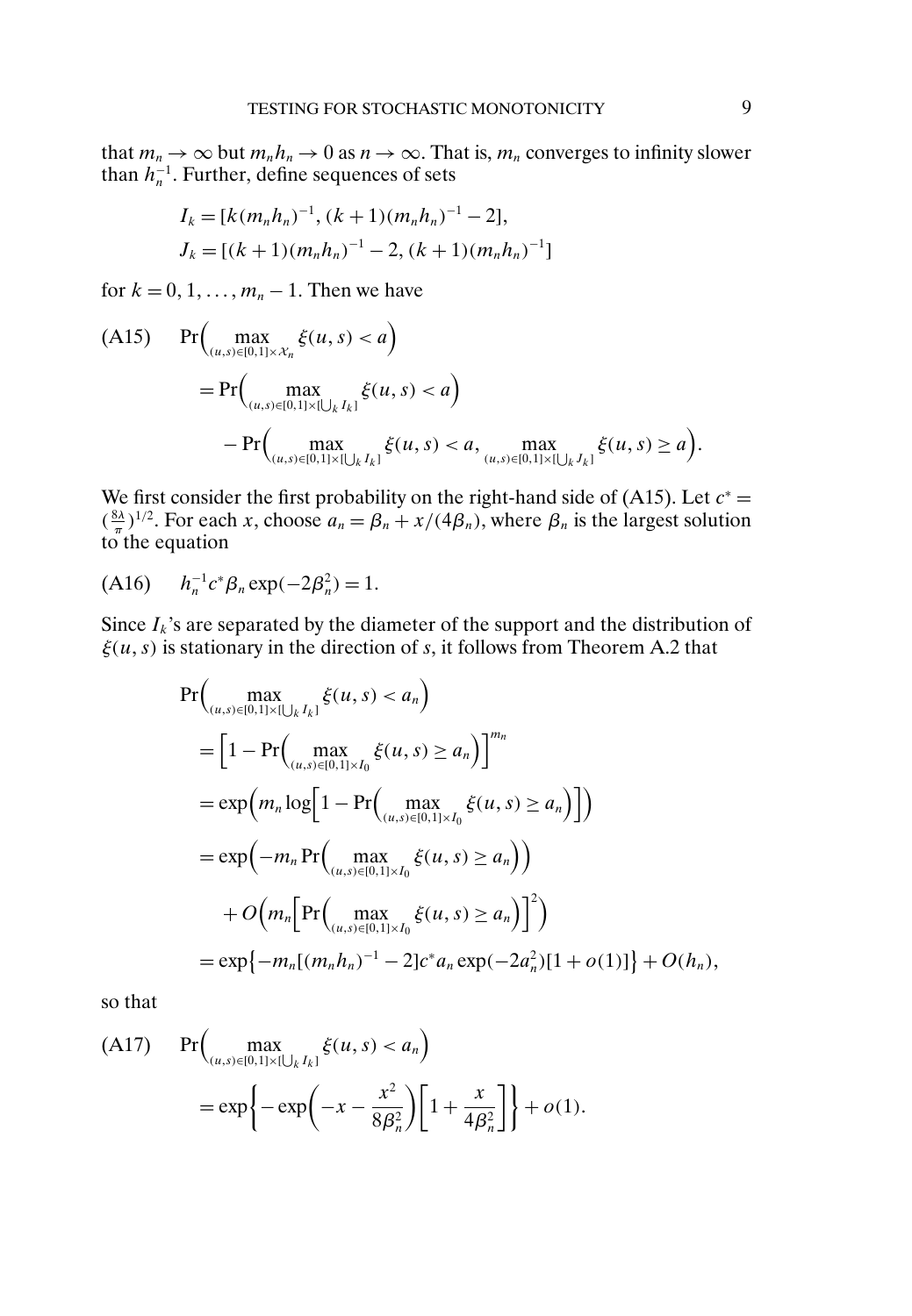Now consider the second probability on the right-hand side of (A15). Note that again using Theorem A.2 and the fact that the distribution of  $\xi(u, s)$  is stationary in the direction of s,

$$
\Pr\Big(\max_{(u,s)\in[0,1]\times[\bigcup_{k}I_{k}]} \xi(u,s) < a_n, \max_{(u,s)\in[0,1]\times[\bigcup_{k}I_{k}]} \xi(u,s) \ge a_n\Big) \\
\le \Pr\Big(\max_{(u,s)\in[0,1]\times[\bigcup_{k}I_{k}]} \xi(u,s) \ge a_n\Big) \le m_n \Pr\Big(\max_{(u,s)\in[0,1]\times I_1} \xi(u,s) \ge a_n\Big) \\
= m_n \Pr\Big(\max_{(u,s)\in[0,1]\times[0,2]} \xi(u,s) \ge a_n\Big) = O(m_n h_n) = o(1).
$$

This and (A17) together prove the theorem.

$$
Q.E.D.
$$

### A.5. *Proofs of Theorems 3.1 and 3.2*

PROOF OF THEOREM 3.1: Since  $\beta_n[n^{-1/2}h_n^{-3/2} + n^{-1/4}h_n^{-1/2}(\log n)^{1/2} +$  $h_n(\log n)^{1/2} \to 0$ , the main theorem 3.1 is an immediate consequence of Theorems A.1 and A.3.  $O.E.D.$ 

PROOF OF THEOREM 3.2: The theorem can be proved by arguments similar to those used to prove Theorem 5.1 of Ghosal, Sen, and van der Vaart (2000). In fact, when  $F_x(y|x) > 0$  for some  $(y, x)$ ,  $S_n$  is of order  $O_p(n^{1/2}h_n^{3/2})$  and the consistency follows from the restriction that  $nh_n^3 / \log h_n^{-1} \to \infty$ . *Q.E.D.* 

#### A.6. *Lemmas for Proving Theorem A.1*

Define

$$
V_n(y, x, \theta)
$$
  
= 
$$
\frac{2}{n(n-1)} \sum_{1 \le i < j \le n} [1(Y_i \le y) - 1(Y_j \le y)] \operatorname{sgn}[\psi(W_i, \theta) - \psi(W_j, \theta)]
$$
  
× 
$$
K_{h_n}[\psi(W_i, \theta) - x]K_{h_n}[\psi(W_j, \theta) - x],
$$

so that  $\hat{U}_n(y, x) = V_n(y, x, \hat{\theta})$ . Also, since  $F_x(y|x) \equiv 0$ , define the projection of  $V_n(y, x, \theta)$  by

$$
\widehat{V}_n(y, x, \theta)
$$
\n
$$
= 2n^{-1} \sum_{i=1}^n [1(Y_i \le y) - F(y)]
$$
\n
$$
\times \int \text{sgn}[\psi(W_i, \theta) - \psi(\tilde{w}, \theta)] K_{h_n}[\psi(\tilde{w}, \theta) - x] dF_W(\tilde{w})
$$
\n
$$
\times K_{h_n}[\psi(W_i, \theta) - x].
$$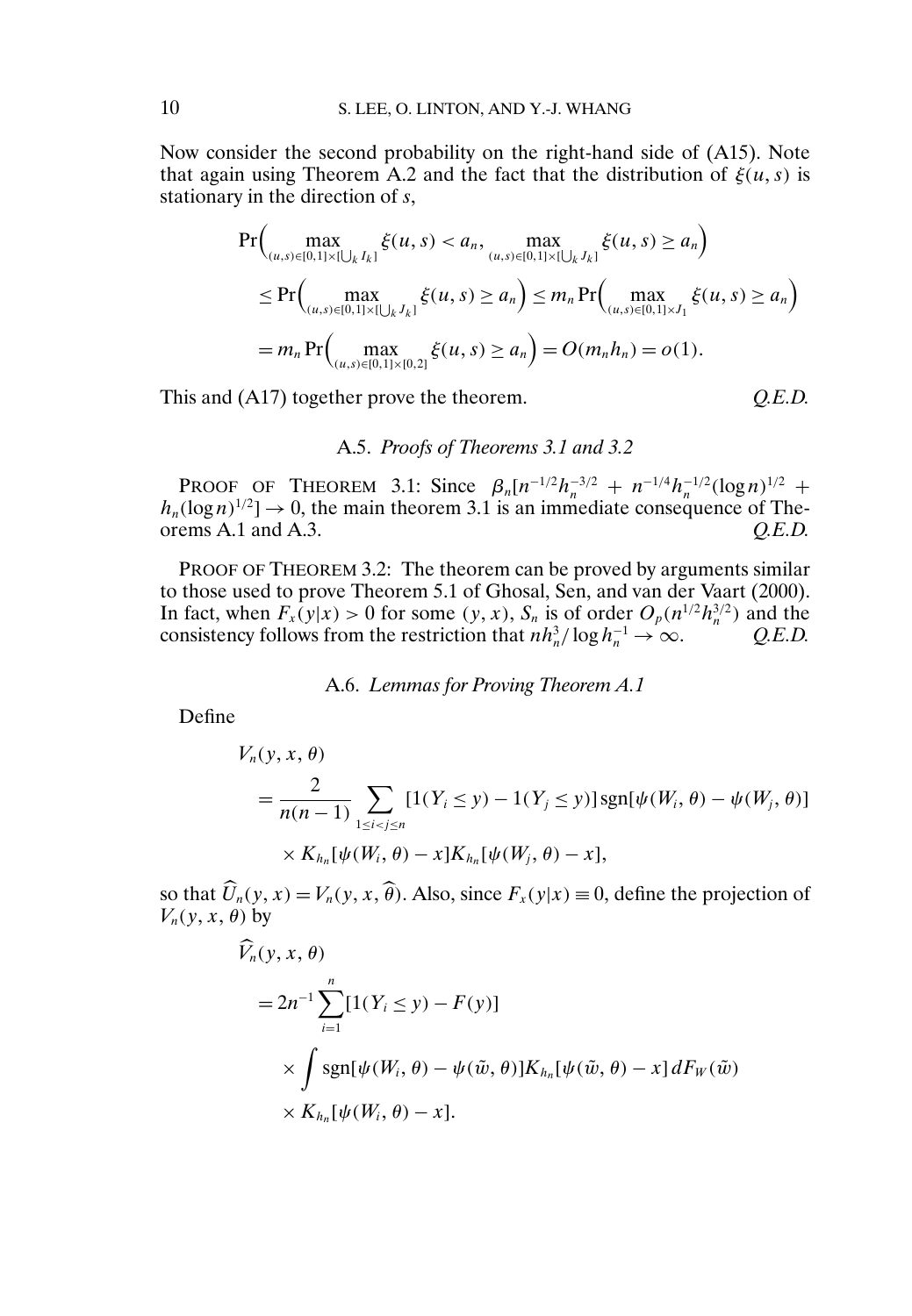LEMMA A.6: *Let*  $\Theta$  *denote a neighborhood of*  $\theta_0$ .

$$
\sup_{(y,x,\theta)\in\mathcal{Y}\times\mathcal{X}\times\Theta} |V_n(y,x,\theta)-\widehat{V}_n(y,x,\theta)|=O_p(n^{-1}h_n^{-2}).
$$

PROOF: The proof is similar to that of Lemma 3.1 of Ghosal, Sen, and van der Vaart (2000). Hence, we will only indicate the differences. Consider a class of functions  $\mathcal{M} = \{m_{(y,x,\theta)} : (y, x, \theta) \in \mathcal{Y} \times \mathcal{X} \times \Theta\}$ , where

$$
m_{(y,x,\theta)}((y_1, w_1), (y_2, w_2))
$$
  
=  $[1(y_1 \le y) - 1(y_2 \le y)]$ sgn[ $\psi(w_1, \theta) - \psi(w_2, \theta)$ ]  
 $\times K_{h_n}[\psi(w_1, \theta) - x]K_{h_n}[\psi(w_2, \theta) - x].$ 

This class is contained in the product of the classes

$$
\mathcal{M}_1 = \{1(y_1 \le y) - 1(y_2 \le y) : y \in \mathcal{Y}\},
$$
  
\n
$$
\mathcal{M}_2 = \left\{ K\left(\frac{\psi(w_1, \theta) - x}{h_n}\right) : (x, \theta) \in \mathcal{X} \times \Theta \right\},
$$
  
\n
$$
\mathcal{M}_3 = \left\{ K\left(\frac{\psi(w_2, \theta) - x}{h_n}\right) : (x, \theta) \in \mathcal{X} \times \Theta \right\},
$$
  
\n
$$
\mathcal{M}_4 = \left\{ h_n^{-2} \text{sgn}[\psi(w_1, \theta) - \psi(w_2, \theta)] \right\}
$$
  
\n
$$
\times 1 \left\{ |\psi(w_1, \theta) - \psi(w_2, \theta)| \le 2h_n \right\} : \theta \in \Theta \right\}.
$$

Since  $\theta$  is finite dimensional and K is of bounded variation, M is a Vapnik– Červonenkis (VC) class with the envelope function  $Ch_n^{-2}$  with some positive finite constant  $C$ , by Lemmas 2.6.15 and 2.6.18 of van der Vaart and Wellner (1996). Then using Theorem 2.6.7 of van der Vaart and Wellner (1996) and following the proof of Lemma 3.1 of Ghosal, Sen, and van der Vaart (2000), we have, for some finite constant C,

$$
E\bigg[\sup_{(y,x,\theta)\in\mathcal{Y}\times\mathcal{X}\times\Theta}|V_n(y,x,\theta)-\widehat{V}_n(y,x,\theta)|\bigg]\leq Cn^{-1}h_n^{-2},
$$

which gives the conclusion of the lemma.  $Q.E.D.$ 

LEMMA A.7:

$$
\sup_{(y,x)\in\mathcal{Y}\times\mathcal{X}}|\widehat{U}_n(y,x)-\widehat{V}_n(y,x,\theta_0)|=O_p(n^{-1/2}).
$$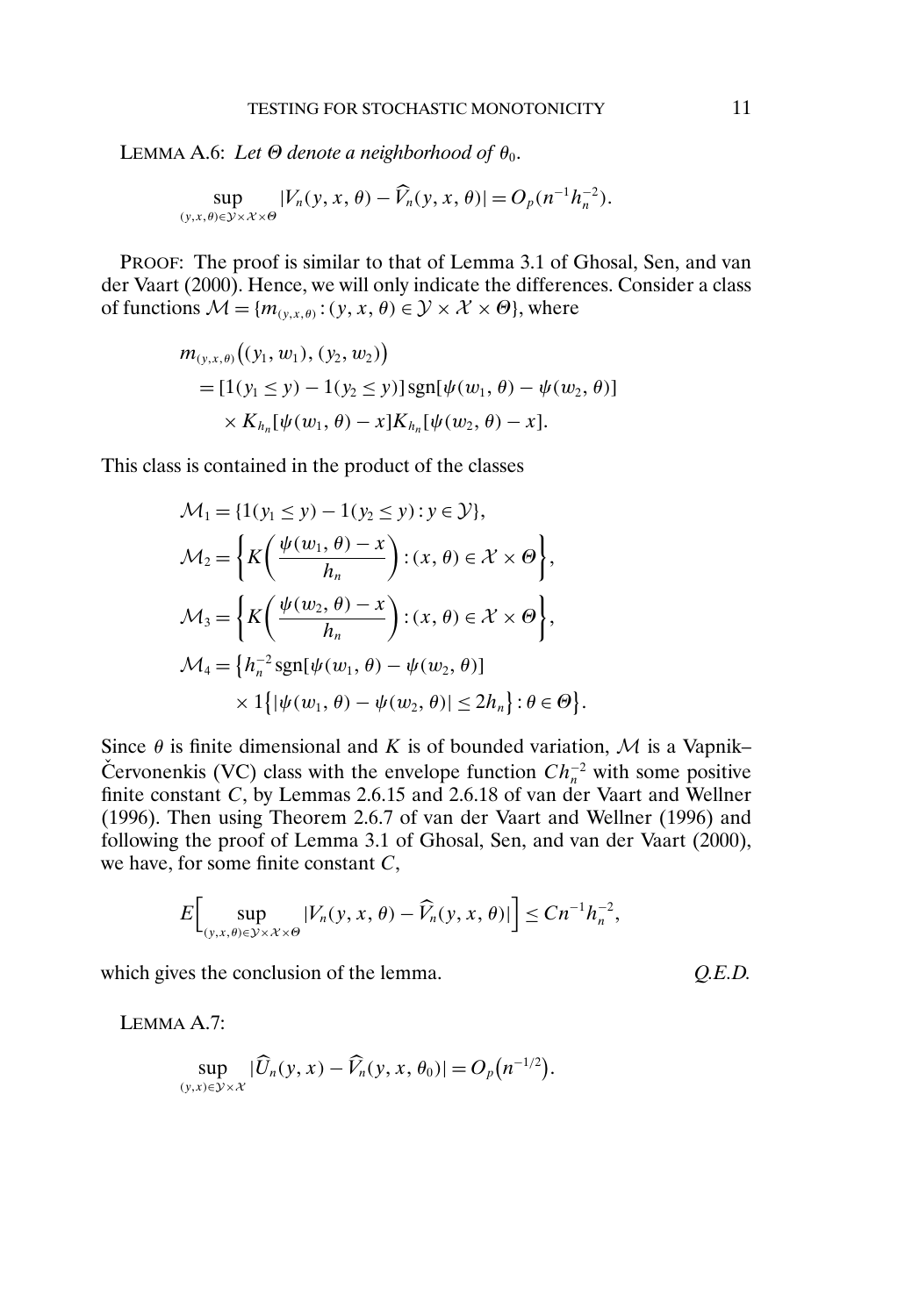PROOF: Note that by Assumption 3.1(h),

$$
\begin{split}\n|\widehat{V}_n(y, x, \widehat{\theta}) - \widehat{V}_n(y, x, \theta_0)| \\
&= \left| 2n^{-1} \sum_{i=1}^n [1(Y_i \le y) - F(y)] \right. \\
&\times \left\{ \int \operatorname{sgn}[\psi(W_i, \widehat{\theta}) - \psi(\tilde{w}, \widehat{\theta})] K_{h_n}[\psi(\tilde{w}, \widehat{\theta}) - x] dF_W(\tilde{w}) \right. \\
&\times K_{h_n}[\psi(W_i, \widehat{\theta}) - x] \\
&\quad - \int \operatorname{sgn}[\psi(W_i, \theta_0) - \psi(\tilde{w}, \theta_0)] K_{h_n}[\psi(\tilde{w}, \theta_0) - x] dF_W(\tilde{w}) \\
&\times K_{h_n}[\psi(W_i, \theta_0) - x] \right\} \\
&\leq C \left[ \left\| \widehat{\theta} - \theta_0 \| n^{-1} \sum_{i=1}^n K_{h_n}[\psi(W_i, \widehat{\theta}) - x] - K_{h_n}[\psi(W_i, \theta_0) - x] \right. \right\} \\
&\quad + n^{-1} \sum_{i=1}^n \left\{ K_{h_n}[\psi(W_i, \widehat{\theta}) - x] - K_{h_n}[\psi(W_i, \theta_0) - x] \right\} \right]\n\end{split}
$$

for some positive constant  $C < \infty$ , which is independent of  $(y, x)$ . Also, note that using the standard empirical process method (for example, van der Vaart and Wellner (1996)), it is straightforward to show that for a  $n^{-1/2}$  neighborhood  $\Theta_n$  of  $\theta_0$ ,

$$
\sup_{(x,\theta)\in\mathcal{X}\times\Theta_n} n^{-1} \sum_{i=1}^n K_{h_n}[\psi(W_i,\theta)-x] = O_p(1),
$$
  
\n
$$
\sup_{(x,\theta)\in\mathcal{X}\times\Theta_n} n^{-1} \left| \sum_{i=1}^n \left\{ K_{h_n}[\psi(W_i,\theta)-x] - K_{h_n}[\psi(W_i,\theta_0)-x] \right\} \right|
$$
  
\n
$$
= O_p(n^{-1/2}).
$$

Then the lemma follows from the root-n consistency of  $\theta$  and Lemma A.6 since  $\hat{U}_n(y, x) = V_n(y, x, \hat{\theta})$ θ). *Q.E.D.*

Define

$$
\phi_{n,y,x}(Y,X) = 2[1(Y \le y) - F_Y(y)]
$$
  
 
$$
\times \int \operatorname{sgn}(X - \tilde{x})K_{h_n}(\tilde{x} - x) dF_X(\tilde{x})K_{h_n}(X - x).
$$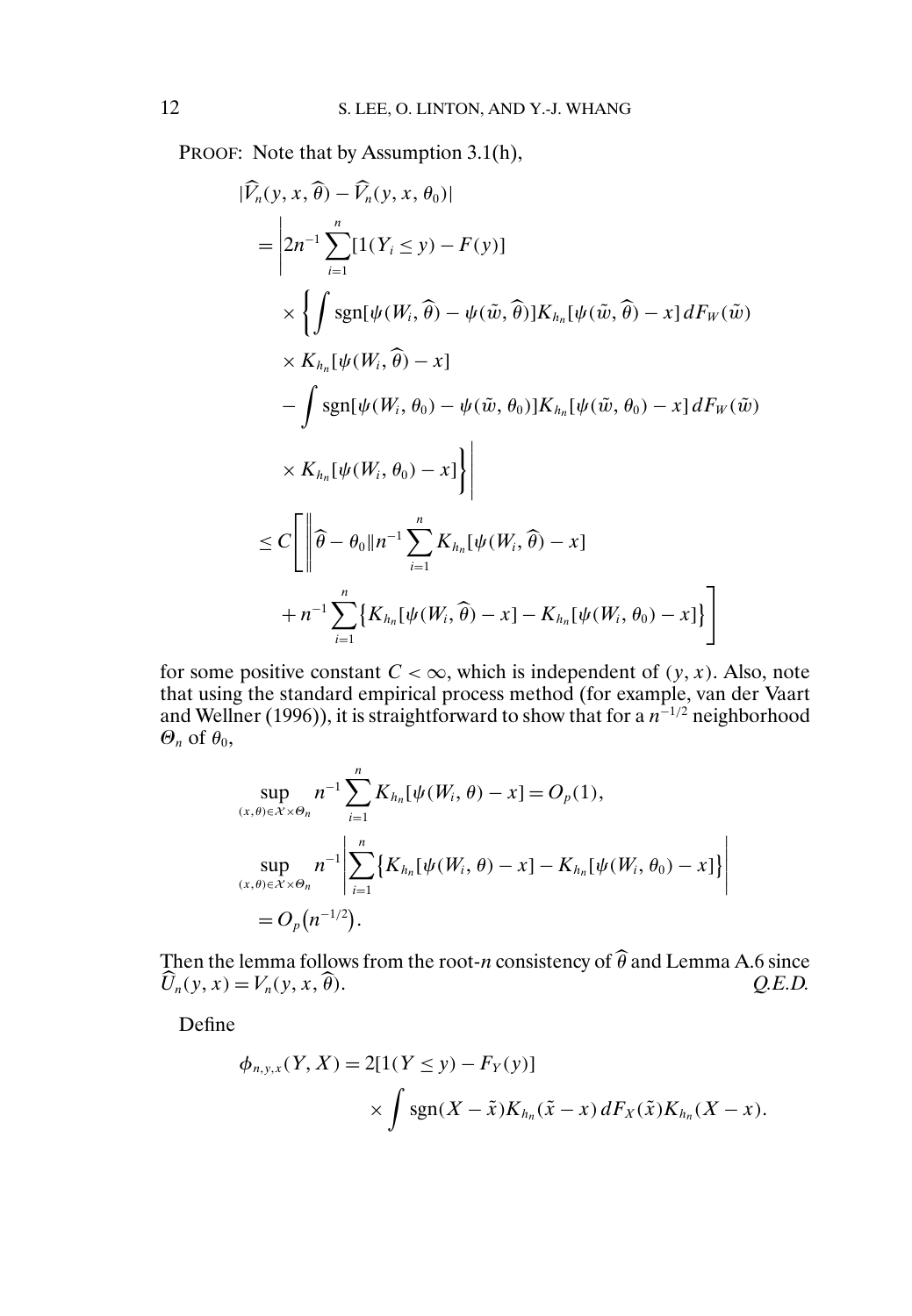LEMMA A.8: *There exists a sequence of Gaussian processes*  $G_n(\cdot)$ *, indexed by*  $\mathcal{Y} \times \mathcal{X}$ , with continuous sample paths and with

$$
E[G_n(y, x)] = 0 \quad \text{for} \quad (y, x) \in \mathcal{Y} \times \mathcal{X},
$$
  
 
$$
E[G_n(y_1, x_1)G_n(y_2, x_2)] = E[\phi_{n, y_1, x_1}(Y, X)\phi_{n, y_2, x_2}(Y, X)]
$$

*for*  $(y_1, x_1)$ *, and*  $(y_2, x_2) \in \mathcal{Y} \times \mathcal{X}$ *, such that* 

$$
\sup_{(y,x)\in\mathcal{Y}\times\mathcal{X}}\left|n^{1/2}\widehat{V}_n(y,x,\theta_0)-G_n(y,x)\right|=O\big(n^{-1/4}h_n^{-1}(\log n)^{1/2}\big)\quad a.s.
$$

PROOF: As in the proof of Lemma 3.2 of Ghosal, Sen, and van der Vaart (2000), we use Theorem 1.1 of Rio (1994). Since it can be proved using arguments identical to those used to prove Lemma 3.2 of Ghosal, Sen, and van der Vaart (2000), we will only highlight the differences. To apply Rio's theorem, we rewrite  $\varphi_{n,y,x}(Y,X)$  as

$$
\phi_{n,y,x}(Y,X) = 2[1(U \le u) - u]
$$
  
\$\times \int \operatorname{sgn}(X - \tilde{x})K\_{h\_n}(\tilde{x} - x) dF\_X(\tilde{x})K\_{h\_n}(X - x)\$  
\$\equiv \varphi\_{n,u,x}(U,X)\$,

where  $U = F_Y(Y)$  and  $u = F_Y(y)$ . Then U is uniformly distributed in [0, 1]  $\equiv$  $U$ . Thus, Theorem 1.1 of Rio (1994) can be applied to a normalized empirical process associated with  $\varphi_{n,u,x}(U,X).$  First, we verify that the class of functions  $(v, t) \mapsto h_n \varphi_{n,u,x}(v, t)$ , indexed by  $(u, x) \in \mathcal{U} \times \mathcal{X}$ , is uniformly of bounded variation (UBV). By the definition of Rio (1994), it suffices to show that

$$
\sup_{(u,x)\in\mathcal{U}\times\mathcal{X}}\sup_{g\in\mathcal{D}_2([0,1]^2)}\left(\int_{\mathbb{R}^2}h_n\varphi_{n,u,x}(v,t)\operatorname{div} g(v,t)\,dv\,dt\right/\|g\|_{\infty}\right)<\infty,
$$

where  $\mathcal{D}_2([0, 1]^2)$  denotes the space of  $C^\infty$  functions with values in  $\mathbb{R}^2$  and with compact support included in [0, 1]<sup>2</sup>, div denotes the divergence, and  $||g||_{\infty} =$  $\sup_{(v,t)\in\mathbb{R}^2} \|g(v,t)\|$  with  $\|\cdot\|$  being the usual Euclidean norm. To do so, note that for any  $g(v, t) \equiv (g_v(v, t), g_t(v, t)),$ 

$$
\int_{\mathbb{R}^2} \varphi_{n,u,x}(v,t) \operatorname{div} g(v,t) \, dv \, dt
$$
\n
$$
= \int_{\mathbb{R}^2} 2[1(v \le u) - u] \int \operatorname{sgn}(t - \tilde{x}) K_{h_n}(\tilde{x} - x) \, dF_X(\tilde{x}) K_{h_n}(t - x)
$$
\n
$$
\times \left[ \frac{\partial g_v(v,t)}{\partial v} + \frac{\partial g_t(v,t)}{\partial t} \right] dv \, dt
$$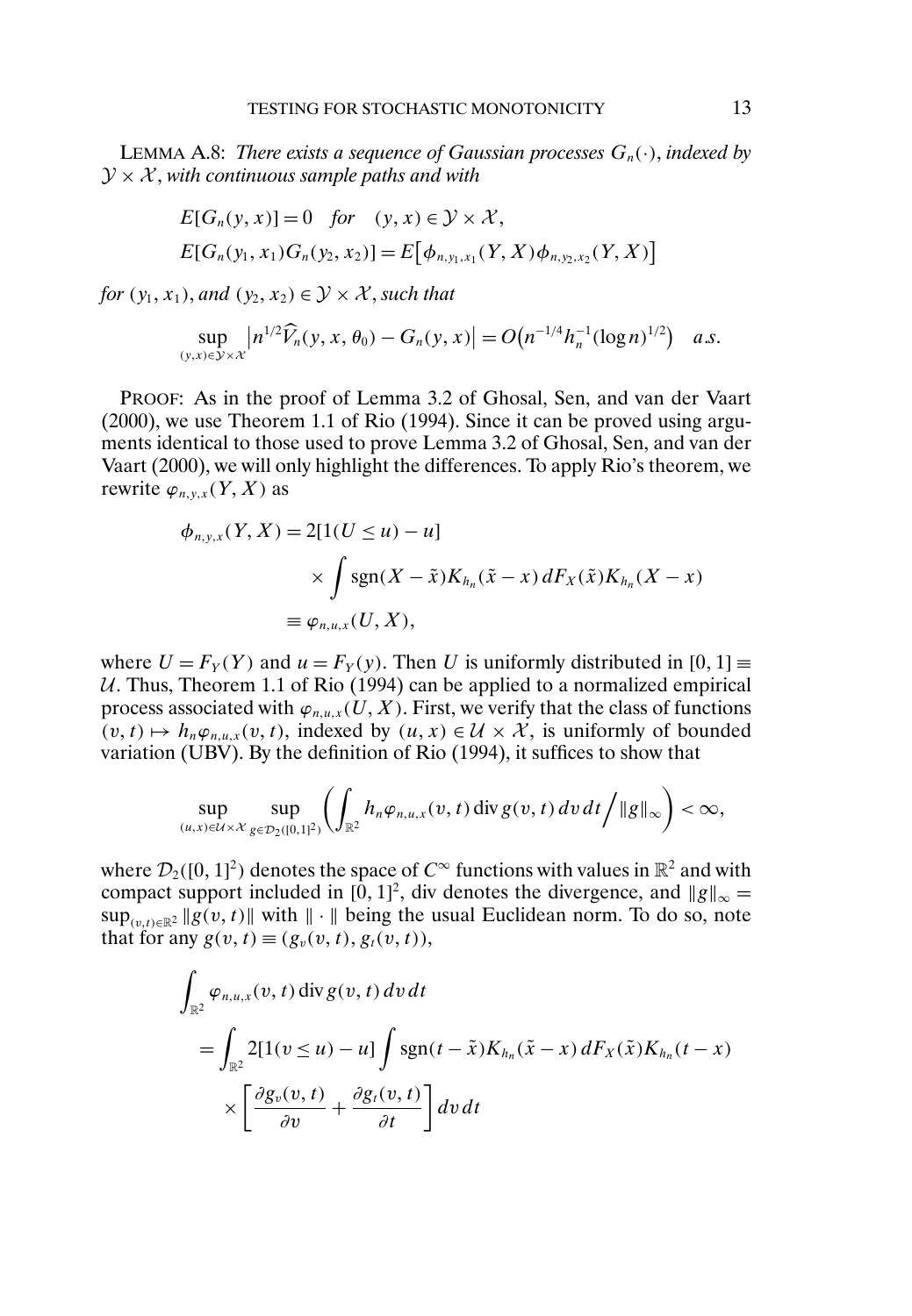$$
= \int_{\mathbb{R}} \int_{\mathbb{R}} 2[1(v \le u) - u] \frac{\partial g_v(v, t)}{\partial v} dv
$$
  
 
$$
\times \int \operatorname{sgn}(t - \tilde{x}) K_{h_n}(\tilde{x} - x) dF_X(\tilde{x}) K_{h_n}(t - x) dt
$$
  
+ 
$$
\int_{\mathbb{R}^2} 2[1(v \le u) - u]
$$
  
 
$$
\times \int \operatorname{sgn}(t - \tilde{x}) K_{h_n}(\tilde{x} - x) dF_X(\tilde{x}) K_{h_n}(t - x) \frac{\partial g_t(v, t)}{\partial t} dv dt.
$$

Then it is straightforward to verify that

$$
\sup_{g\in\mathcal{D}_2([0,1]^2)}\left(\int_{\mathbb{R}^2}\varphi_{n,u,x}(v,t)\,\mathrm{div}\,g(v,t)\,dv\,dt\big/\|g\|_{\infty}\right)=O(h_n^{-1})
$$

uniformly over  $(u, x) \in \mathcal{U} \times \mathcal{X}$ . This implies that the class of functions  $\{h_n\varphi_{n,u,x} : (u, x) \in \mathcal{U} \times \mathcal{X}\}\$  satisfies the UBV condition of Rio (1994). Furthermore, it is also straightforward to verify that

$$
\sup_{g\in\mathcal{D}_2([a,b]^2)}\left(\int_{\mathbb{R}^2}\varphi_{n,u,x}(v,t)\operatorname{div} g(v,t)\,dv\,dt\right/\|g\|_{\infty}\right)=O(h_n^{-1}[b-a])
$$

uniformly over  $(u, x) \in \mathcal{U} \times \mathcal{X}$ . This implies that the class of functions  ${h_n \varphi_{n,u,x}: (u, x) \in \mathcal{U} \times \mathcal{X}}$  also satisfies the local UBV (LUBV) condition of Rio (1994). We now verify that the class of functions  $\{h_n\varphi_{n,u,x} : (u, x) \in \mathcal{U} \times \mathcal{X}\}\$ is a VC class. The function  $h_n \varphi_{n,u,x}$  is bounded by a constant uniformly in  $(u, z) \in \mathcal{U} \times \mathcal{X}$  and is obtained by taking an average of

$$
2h_n[1(v \le u) - 1(\tilde{u} \le u)]\operatorname{sgn}(\tilde{x} - t)K_{h_n}(\tilde{x} - t)K_{h_n}(t - x)
$$

over  $(\tilde{u}, \tilde{x})$ . Then it is easy to show that  $\{h_n\varphi_{n,u,x} : (u, x) \in \mathcal{U} \times \mathcal{X}\}\)$  is a VC class by using arguments similar to those used in the proof of Lemma 3.2 of Ghosal, Sen, and van der Vaart (2000), in particular equation (8.5). Finally, by applying Theorem 1.1 of Rio (1994), there exists a sequence of centered Gaussian processes  $G_n(u, x)$  with covariance

$$
E[G_n(u_1, x_1)G_n(u_2, x_2)] = E[\varphi_{n, u_1, x_1}(U, X)\varphi_{n, u_2, x_2}(U, X)].
$$

By switching back to the original variable Y and its corresponding index  $y$ , we obtain the desired result. *Q.E.D.*

Define

$$
\sigma_n^2(x) = 4 \int \left[ \int \mathrm{sgn}(\bar{x} - \tilde{x}) K_{h_n}(\tilde{x} - x) dF_X(\tilde{x}) K_{h_n}(\bar{x} - x) \right]^2 dF_X(\bar{x})
$$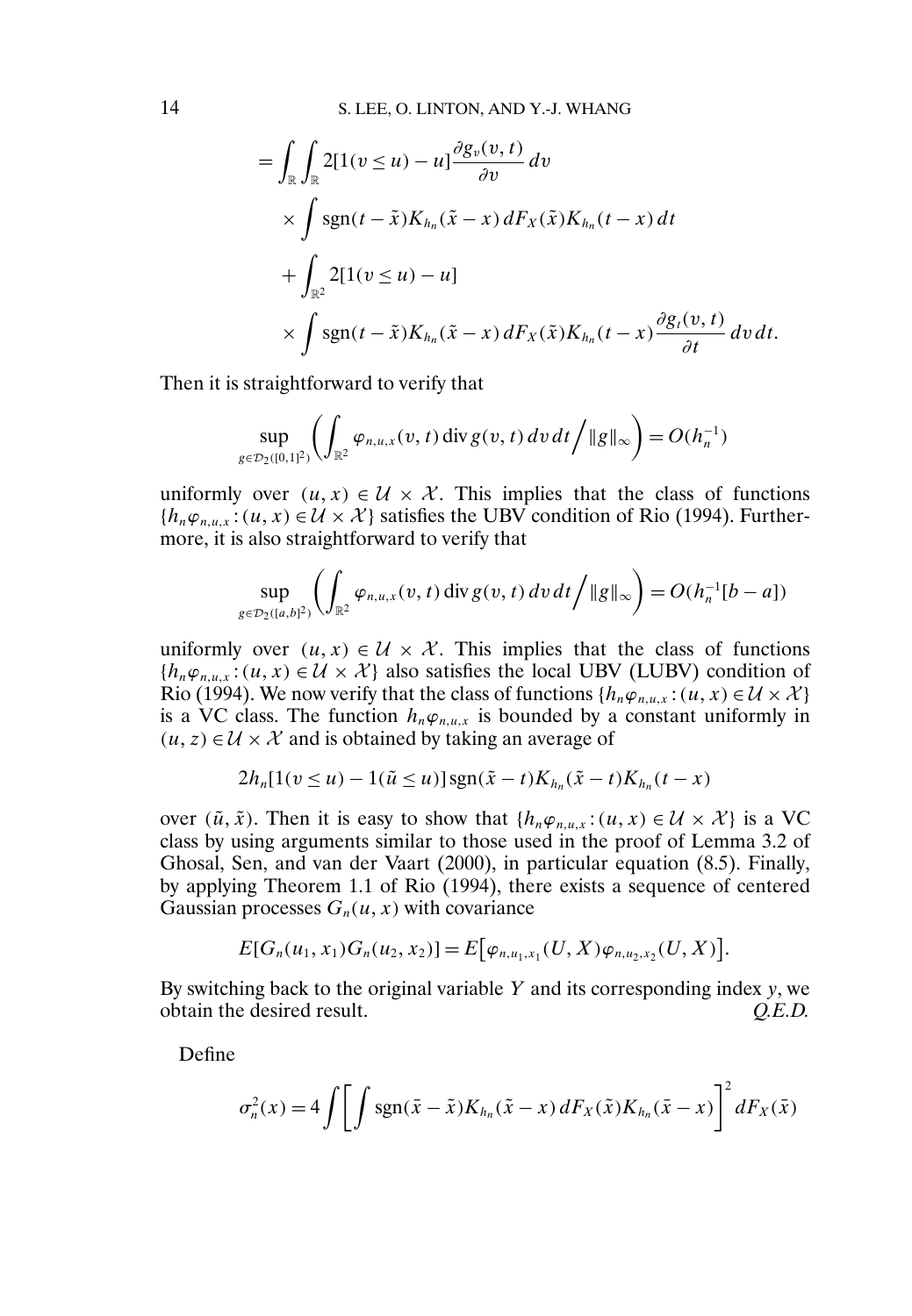and

$$
\sigma^2(x) = 4 \left[ \int q^2(u) K^2(u) \, du \right] [f_X(x)]^3.
$$

LEMMA A.9:

(a) 
$$
\sup_{x \in \mathcal{X}} |h_n \sigma_n^2(x) - \sigma^2(x)| = o(1),
$$

(b)  $\liminf_{n\to\infty} h_n \inf_{x\in\mathcal{X}} \sigma_n^2(x) > 0,$ 

(c) 
$$
\sup_{x \in \mathcal{X}} |\widehat{\sigma}_n^2(x) - \sigma_n^2(x)| = O_p(n^{-1/2} h_n^{-2}).
$$

PROOF: Parts (a) and (b) of the lemma follow directly from Lemma 3.3(a) and (b) of Ghosal, Sen, and van der Vaart (2000). To prove part (c) of the lemma, note that  $\hat{\sigma}_n^2(x)$  depends on the estimated  $X_i$ . To deal with this, let  $\tilde{\sigma}_n^2(x, \theta)$  be the same as  $\hat{\sigma}_n^2(x)$  except that  $\tilde{X}_i$  is replaced by  $\psi(W_i, \theta)$ . As in the proof of Lemma A.6, modifying the proof of Lemma 3.3 of Ghosal, Sen, and van der Vaart (2000) gives

$$
\sup_{x \in \mathcal{X}} \sup_{\theta \in \Theta} |\tilde{\sigma}_n^2(x, \theta) - E \tilde{\sigma}_n^2(x, \theta)| = O_p(n^{-1/2}h_n^{-2} + n^{-1}h_n^{-3} + n^{-3/2}h_n^{-4}),
$$

where  $\Theta$  is a neighborhood of  $\theta_0$ . Then part (c) follows from the restriction on  $h_n$  and the fact that  $E\tilde{\sigma}_n^2(x, \theta)$  is Lipschitz continuous with respect to  $\theta$ . *Q.E.D.* 

LEMMA A.10: *For the sequence of Gaussian processes*  $\{G_n(y, x) : (y, x) \in \mathcal{Y} \times \mathcal{Y} \}$ X } *obtained in Lemma* A.8, *there corresponds a sequence of Gaussian processes*  $\{\xi_n(u, s) : (u, s) \in [0, 1] \times \mathcal{X}_n\}$  with continuous sample paths such that

$$
E[\xi_n(u, s)] = 0,
$$
  
\n
$$
E[\xi_n(u_1, s_1)\xi_n(u_2, s_2)] = [\min(u_1, u_2) - u_1u_2]\rho(s_1 - s_2)
$$

*for*  $u, u_1, u_2 \in [0, 1]$  *and*  $s, s_1, s_2 \in \mathcal{X}_n$ , *where* 

$$
\sup_{(y,x)\in\mathcal{Y}\times\mathcal{X}}\left|\frac{G_n(y,x)}{\sigma_n(x)}-\xi_n[F_Y(y),h_n^{-1}x]\right|=O_p\big(h_n\sqrt{\log h_n^{-1}}\big).
$$

PROOF: Let  $\mathcal{G}_n$  denote the class of functions  $\{g_{n,u,x} : (u, x) \in \mathcal{U} \times \mathcal{X}\}\)$ , where  $g_{n,u,x}(U,X) = \varphi_{n,u,x}(U,X)/\sigma_n(x)$ . Also, let  $\tilde{\mathcal{G}}_n$  denote the class of functions  $\{\tilde{g}_{n,u,x}:(u,x)\in\mathcal{U}\times\mathcal{X}\}\text{, where}$ 

$$
\tilde{g}_{n,u,x}(U,X) = \tilde{\varphi}_{n,u,x}(U,X)/\tilde{\sigma}_{n,x}(X),
$$
  

$$
\tilde{\varphi}_{n,u,x}(U,X) = [1(U \le u) - u]
$$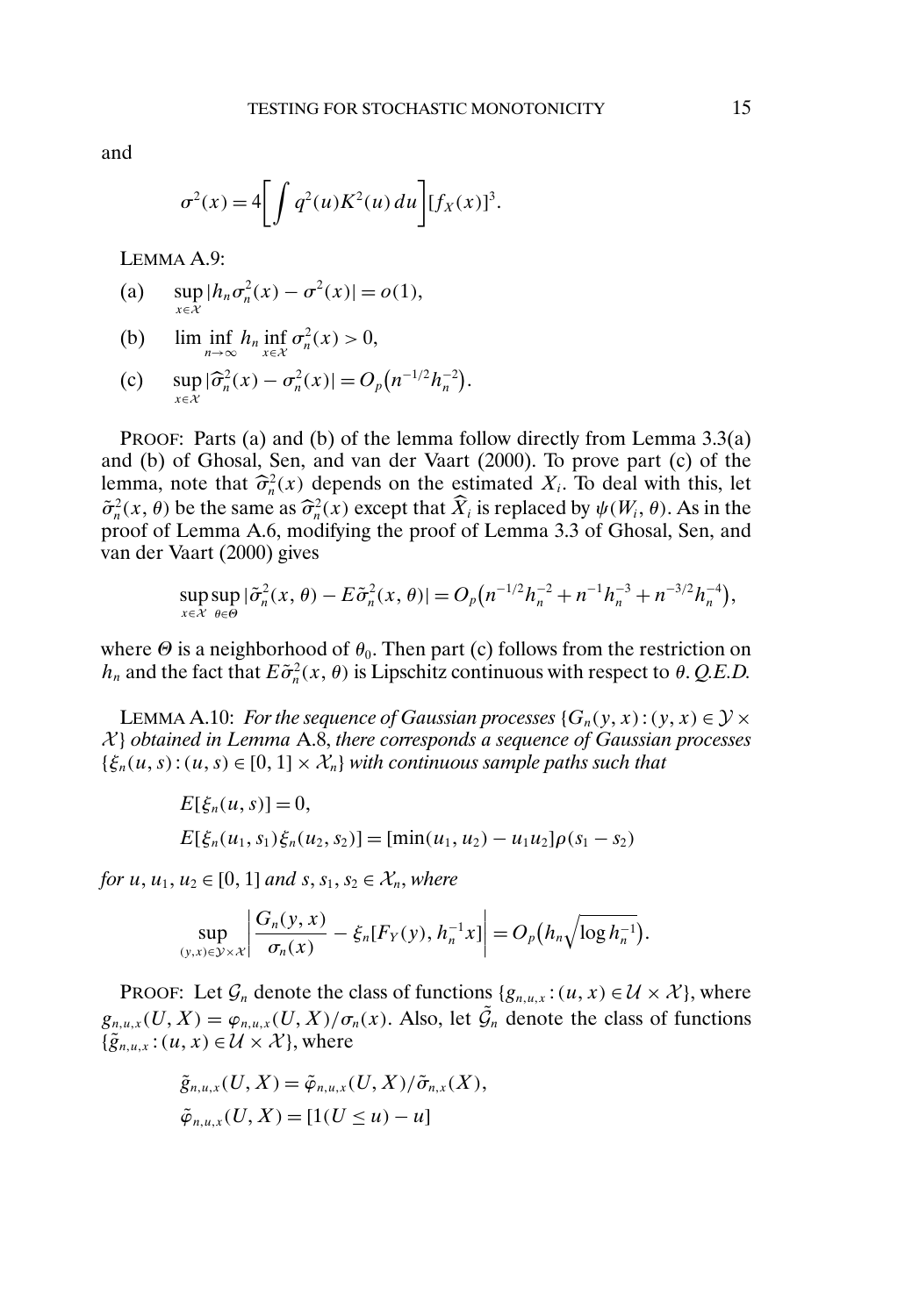$$
\times \int \operatorname{sgn}(X - \tilde{x}) K_{h_n}(\tilde{x} - x) d\tilde{x} K_{h_n}(X - x),
$$

$$
\tilde{\sigma}_{n,x}(X) = \left[ \int \left( \int \operatorname{sgn}(\bar{x} - \tilde{x}) K_{h_n}(\tilde{x} - x) d\tilde{x} \right)^2 \left[ K_{h_n}(\bar{x} - x) \right]^2 d\bar{x} \right]^{1/2}
$$

$$
\times [f_X(X)]^{1/2}.
$$

As explained in Remark 8.3 of Ghosal, Sen, and van der Vaart (2000), it is possible to extend Lemma A.8 in that there exists a sequence of Gaussian bridges, say  ${B_n(g) : g \in \mathcal{G}_n \cup \tilde{\mathcal{G}}_n}$ , with

$$
E[B_n(g)] = 0, \quad E[B_n(g_1)B_n(g_2)] = \text{cov}(g_1, g_2)
$$

for all  $g, g_1, g_2 \in \mathcal{G}_n \cup \tilde{\mathcal{G}}_n$  and with continuous sample paths with respect to the  $L_2$  metric such that

$$
G_n(u, x) = \sigma_n(x) B_n(\varphi_{n,u,x}),
$$

where  $G_n(u, x)$  is defined in the proof of Lemma A.8. Now let  $\tilde{\xi}_n(u, x) =$  $B_n(\tilde{g}_{n,u,x})$  and  $\gamma_n(u,x) = G_n(u,x)/\sigma_n(x) - \tilde{\xi}_n(u,x)$ . As in the proof of Lemma 3.4 of Ghosal, Sen, and van der Vaart (2000), note that  $\gamma_n(u, x)$  is a mean-zero Gaussian process with

$$
E[\gamma_n(u_1,x_1)\gamma_n(u_2,x_2)] = E[(g_{n,u_1,x_1}-\tilde{g}_{n,u_1,x_1})(g_{n,u_2,x_2}-\tilde{g}_{n,u_2,x_2})].
$$

Then the lemma can be proved using identical arguments to those used in the proof of Lemma 3.4 of Ghosal, Sen, and van der Vaart (2000). *Q.E.D.*

### A.7. *Proof of Theorem 6.1*

This theorem can be proved using arguments similar to those used in the proof of Theorem 3.1. In particular, the following lemmas can be proved (the whose proofs are omitted here for brevity) and then the desired result follows.

Recall that

$$
\rho(s) = \frac{\int q(z)q(z-s)K(z)K(z-s) dz}{\int q^2(z)K^2(z) dz},
$$

where  $q(u) = \int \text{sgn}(u - w)K(w) dw$ . Let  $\xi(u, s)$  denote a Gaussian process  ${\xi(u, s): (u, s) \in [0, 1] \times \mathbb{R}^d}$  with continuous sample paths such that

$$
E[\xi(u, s)] = 0,
$$
  
\n
$$
E[\xi(u_1, s_1)\xi(u_2, s_2)] = [\min(u_1, u_2) - u_1u_2] \prod_{j=1}^{d} \rho(s_{1j} - s_{2j})
$$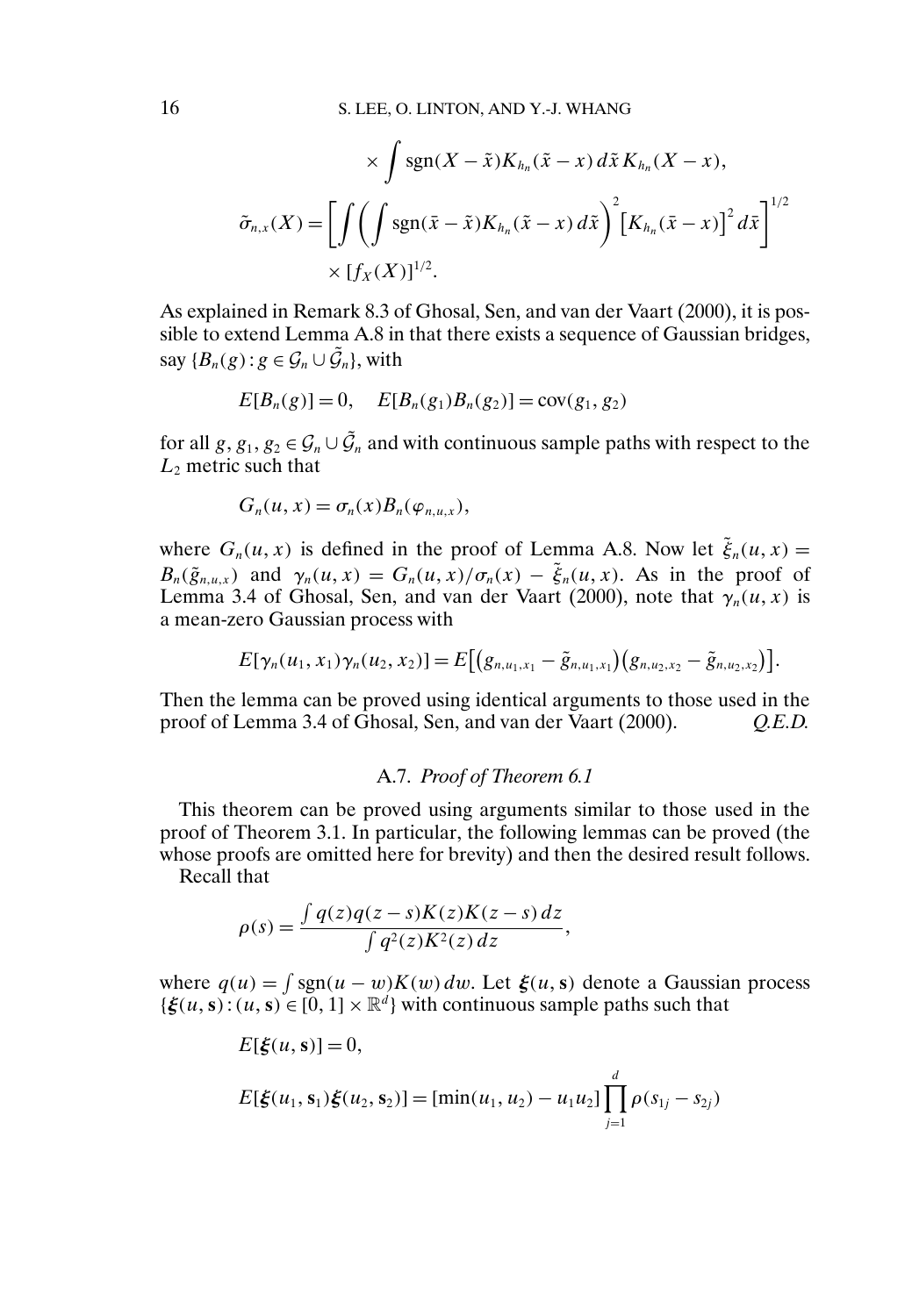for  $u, u_1, u_2 \in [0, 1]$  and  $\mathbf{s}, \mathbf{s}_1 \equiv (s_{11}, \dots, s_{1d}), \mathbf{s}_2 \equiv (s_{21}, \dots, s_{2d}) \in \mathbb{R}^d$ . Define  $\mathcal{X}_n = [0, 1/h_n]^d$  and let  $\xi_n$  be the restriction of  $\xi$  to  $[0, 1] \times \mathcal{X}_n$ .

LEMMA A.11: Let Assumption 6.1 hold. Let  $h_n$  satisfy

$$
h_n(\log n)^{1/2} \to 0
$$
,  $nh_n^{3d} \to \infty$ , and  $nh_n^{d+1}/(\log n)^{d+1} \to \infty$ .

*Then there exists a sequence of Gaussian processes*  $\{\xi(u, s) : (u, s) \in [0, 1] \times \mathcal{X}_n\}$ *with continuous sample paths such that*

$$
E[\xi_n(u, s)] = 0,
$$
  
\n
$$
E[\xi_n(u_1, s_1)\xi_n(u_2, s_2)] = [\min(u_1, u_2) - u_1u_2] \prod_{j=1}^d \rho(s_{1j} - s_{2j})
$$

*for*  $u, u_1, u_2 \in [0, 1]$  *and*  $\mathbf{s}, \mathbf{s}_1 \equiv (s_{11}, \ldots, s_{1d}), \mathbf{s}_2 \equiv (s_{21}, \ldots, s_{2d}) \in \mathcal{X}_n$ , *and that* 

$$
\sup_{(y,x)\in\mathcal{Y}\times\mathcal{X}}\left|n^{1/2}\frac{\widehat{\mathbf{U}}_n(y,\mathbf{x})}{\widehat{\mathbf{s}}_n(x)} - \xi_n[F_Y(y), h_n^{-1}\mathbf{x}]\right|
$$
  
=  $O_p[n^{-1/2}h_n^{-3d/2} + n^{-1/2(d+1)}h_n^{-1/2}(\log n)^{1/2} + h_n(\log n)^{1/2}].$ 

LEMMA A.12: Let  $\lambda$  *denote the quantity defined in Theorem* 3.1 *and let*  $I \equiv$  $[0, L]^d$  be a rectangle with a fixed volume  $L^d$ . Then

$$
\Pr\left(\max_{(u,\mathbf{s})\in[0,1]\times\mathbf{I}}\xi(u,\mathbf{s})>a\right)=L^d 2^{-(d-1)}\left(\frac{8\lambda}{\pi}\right)^{d/2}a^d\exp(-2a^2)[1+o(1)]
$$

*as*  $a \rightarrow \infty$ .

LEMMA A.13: *For any* x,

$$
\Pr\left(4\mathbf{b}_n\Big\{\max_{(u,s)\in[0,1]\times\mathcal{X}_n}\xi(u,s)-\mathbf{b}_n\Big\}  
= 
$$
\exp\left\{-\exp\left(-x-\frac{x^2}{8\mathbf{b}_n^2}\right)\left[1+\frac{x}{4\mathbf{b}_n^2}\right]^d\right\}+o(1),
$$
$$

*where*  $\mathbf{b}_n$  *is defined in equation* (16) *in the main text.* 

#### **REFERENCES**

GHOSAL, S., A. SEN, AND A. W. VAN DER VAART (2000): "Testing Monotonicity of Regression," *Annals of Statistics*, 28, 1054–1082.

LEADBETTER, M. R., G. LINDGREN, AND H. ROOTZÉN (1983): *Extremes and Related Properties of Random Sequences and Processes*. New York: Springer.